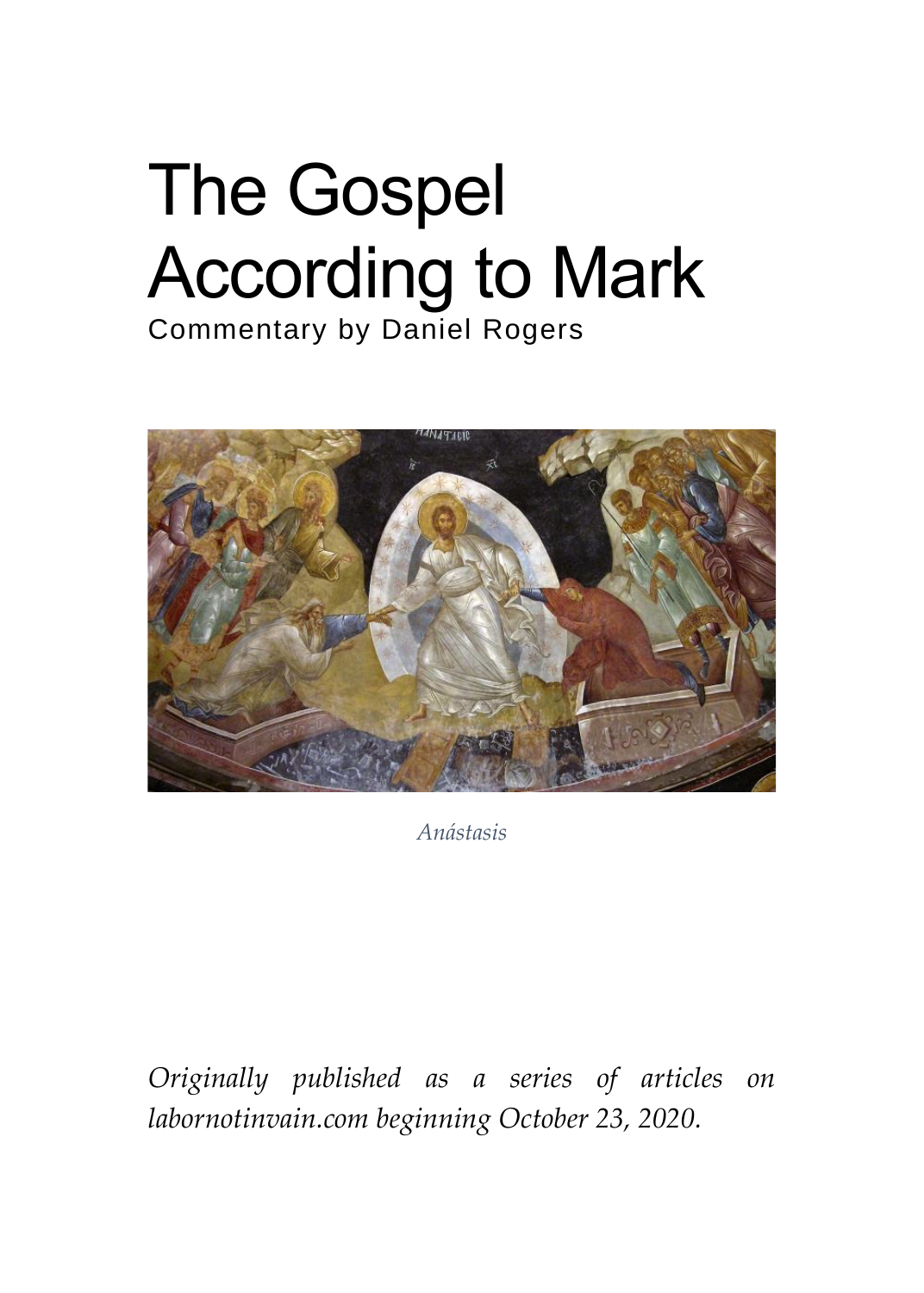## Introduction

I'm very excited to be writing this commentary on the Book of Mark. At the moment, I plan on posting portions of this work on my website [www.labornotinvain.com](http://www.labornotinvain.com/) on Friday. While I do not know how often or how much I will be able to put this material out, I do hope that it will be beneficial to those that read.

The picture on the first page is a work entitled *Anastasis*. It depicts Jesus having conquered the gates of Hades and holding the hands of Adam and Eve. This painting is a depiction of the corporate nature of the resurrection and it is fitting for our study on Mark since Mark frames the entire story of Jesus in a New Exodus setting.

Jesus's life, death, and resurrection serve as the fulfillment of all Old Testament prophecies concerning the return to the land, the resurrection, the Davidic kingdom, and the reconciliation of the nations.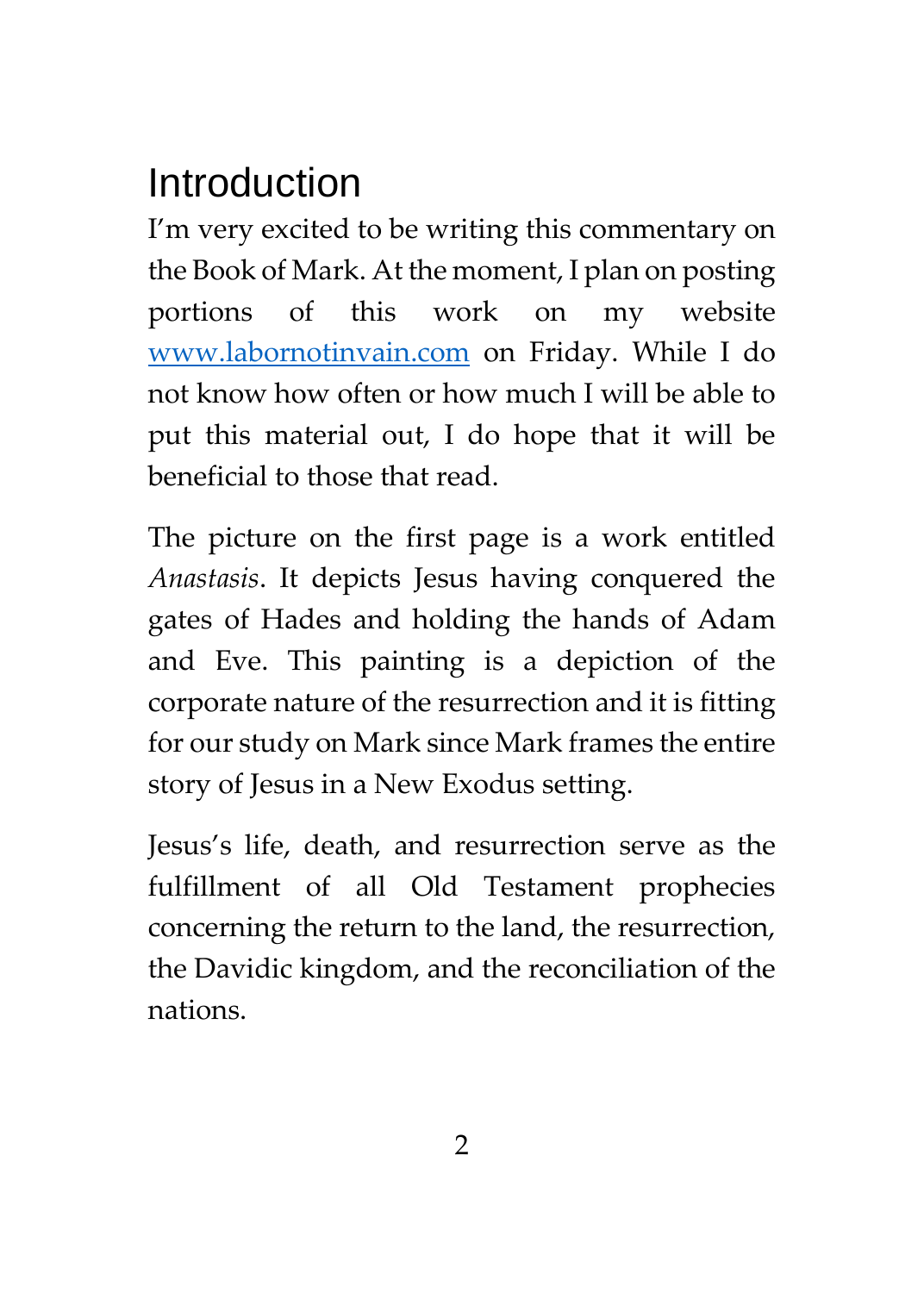In this short introduction, I will not be talking about the author or the date of this work. Personally, I believe that such endeavors can only produce educated guesses at best and, at the end of the day, do not change the central message or theme of the gospel account. Instead, I simply wish to state my purpose and some sort of a philosophy in approaching the gospel accounts.

Notice, if you will, that I say gospel account and not simply gospel. The reason is that there are not four gospels but one. Each account is a telling of the same gospel message. Furthermore, the events, order, and details of the various gospels differ, are left out, or are included because the authors were often making theological points on top of telling the story of Jesus.

Had they wanted to stick to rigid, twenty-first century guidelines of storytelling, we would not have four accounts but one.

That being said, I will make no attempt in this commentary to "reconcile" or "harmonize" the gospels. That is not to say that those who do such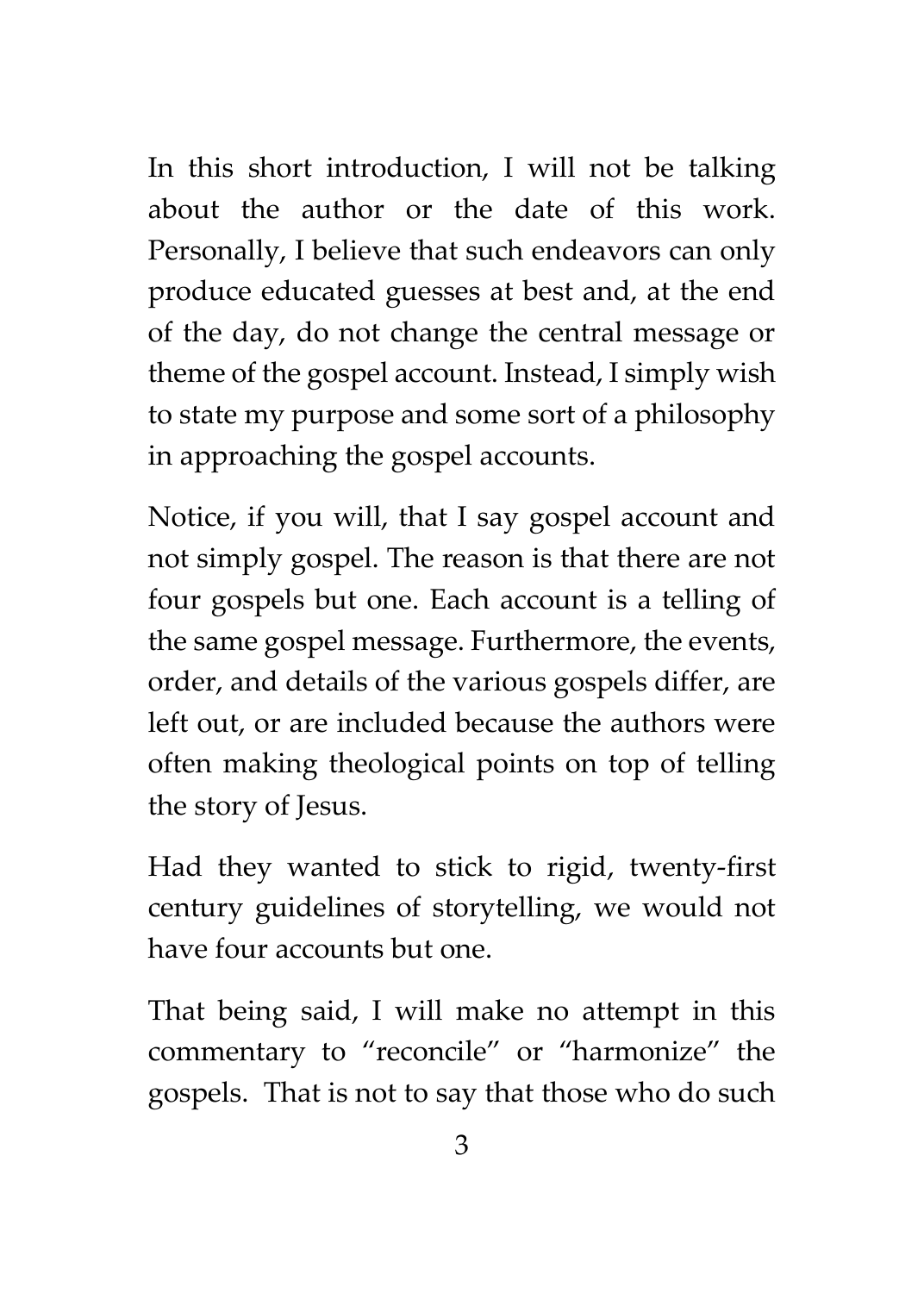work are laboring in vain; I believe they are doing good. For me, however, such a task in this work in unnecessary because I am more concerned with what Mark has to say, what order he chooses to use, what details he wishes to include or omit, and why.

Harmonizing the gospel accounts, though necessary in some contexts, can cause one to miss additional themes of the individual books. In many cases we "murder to dissect."

One of my reasons for wanting to study the gospel accounts in greater detail is because of my fascination with atonement theory. I am hoping that through a casual study of the gospels I will begin to see more clearly the *how* behind the death of Jesus.

Another goal I have is to examine the teaching of Jesus in answering the question "how then shall we live" in light of our belief in fulfilled prophecy. I want to see what Jesus's vision of the world is and how we can incorporate His healing ministry, feeding of the poor, and critique of the rulers of His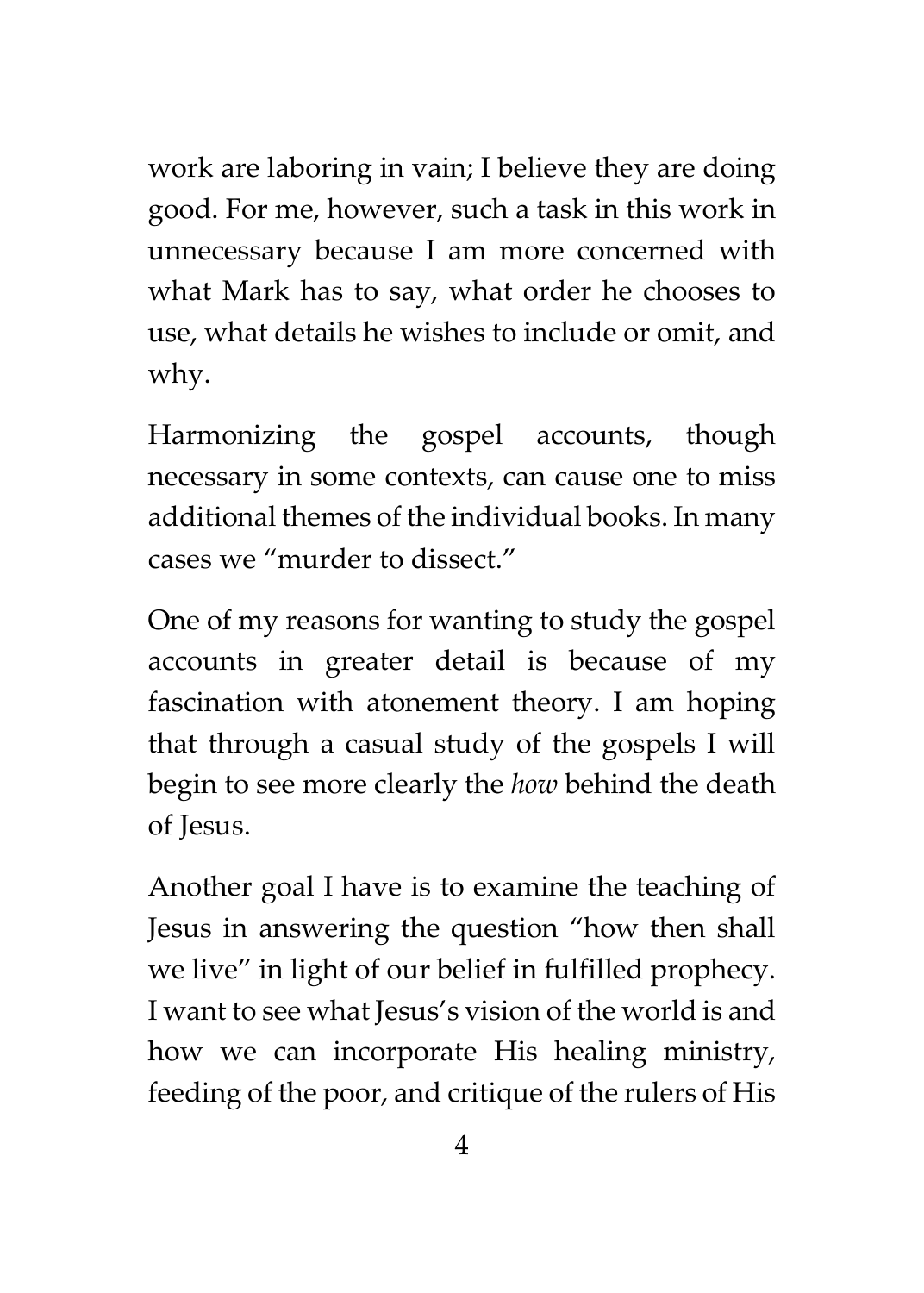day into our own lives in an attempt to let God's will be done on Earth as it is in Heaven. That is, I want to bring the realities of the New Heavens and Earth into the world. I want to move them from their existence in academia into practical application for every person on Earth.

My desire is the same as God's: "Who desires all men to be saved and to come to the knowledge of the truth" (1 Timothy 2:4). I truly believe that preterism properly applied can make that more of a reality than any of us have previously thought.

And now, ladies and gentlemen, the gospel according to Mark.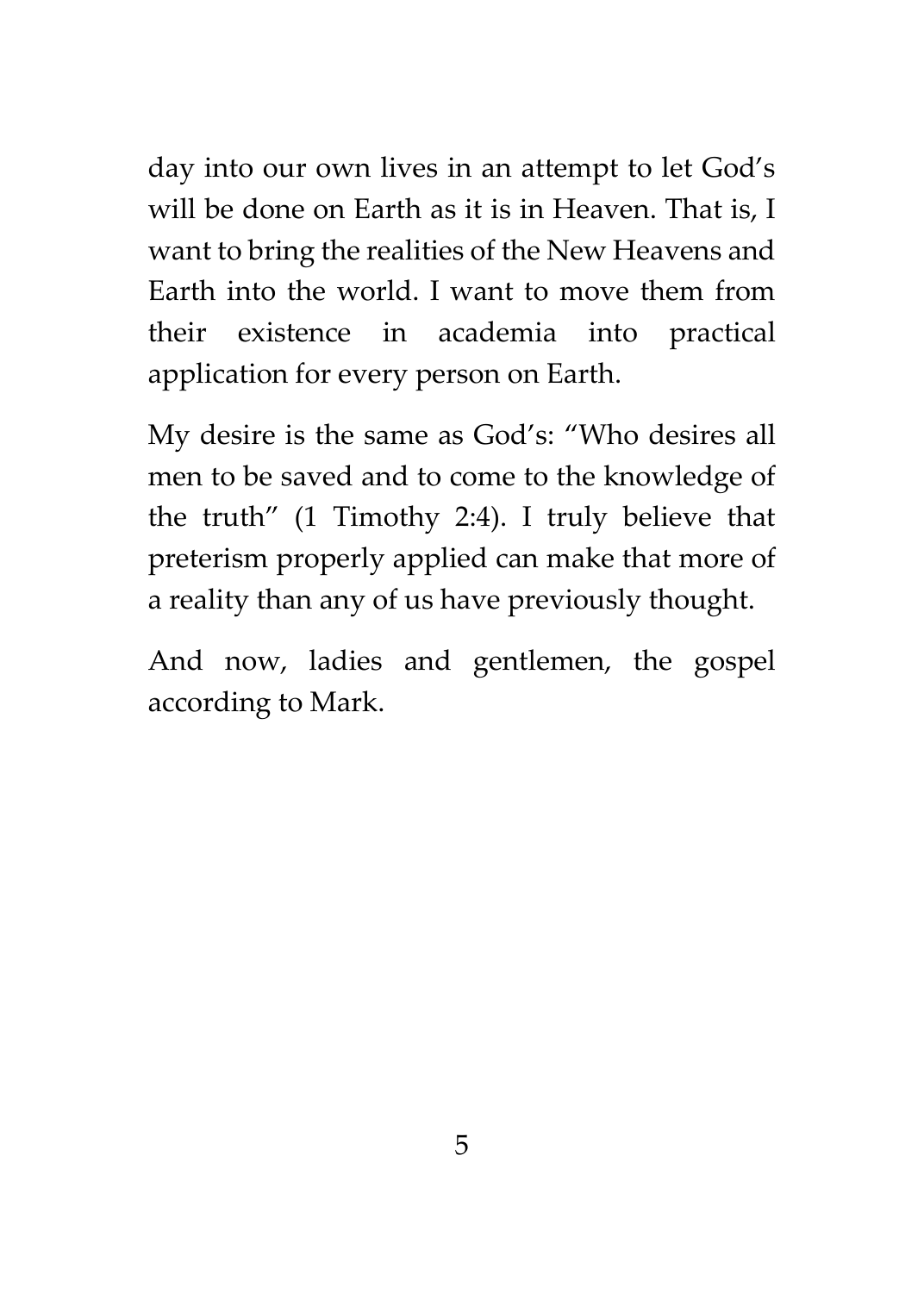## Mark 1:1-8 – The Beginning

The beginning of the gospel of Jesus Christ, the Son of God. 2 As it is written in Isaiah the prophet: "BEHOLD, I SEND MY MESSENGER AHEAD OF YOU, WHO WILL PREPARE YOUR WAY; 3 THE VOICE OF ONE CRYING IN THE WILDERNESS, 'MAKE READY THE WAY OF THE LORD, MAKE HIS PATHS STRAIGHT.' " 4 John the Baptist appeared in the wilderness preaching a baptism of repentance for the forgiveness of sins. 5 And all the country of Judea was going out to him, and all the people of Jerusalem; and they were being baptized by him in the Jordan River, confessing their sins. 6 John was clothed with camel's hair and wore a leather belt around his waist, and his diet was locusts and wild honey. 7 And he was preaching, and saying, "After me One is coming who is mightier than I, and I am not fit to stoop down and untie the thong of His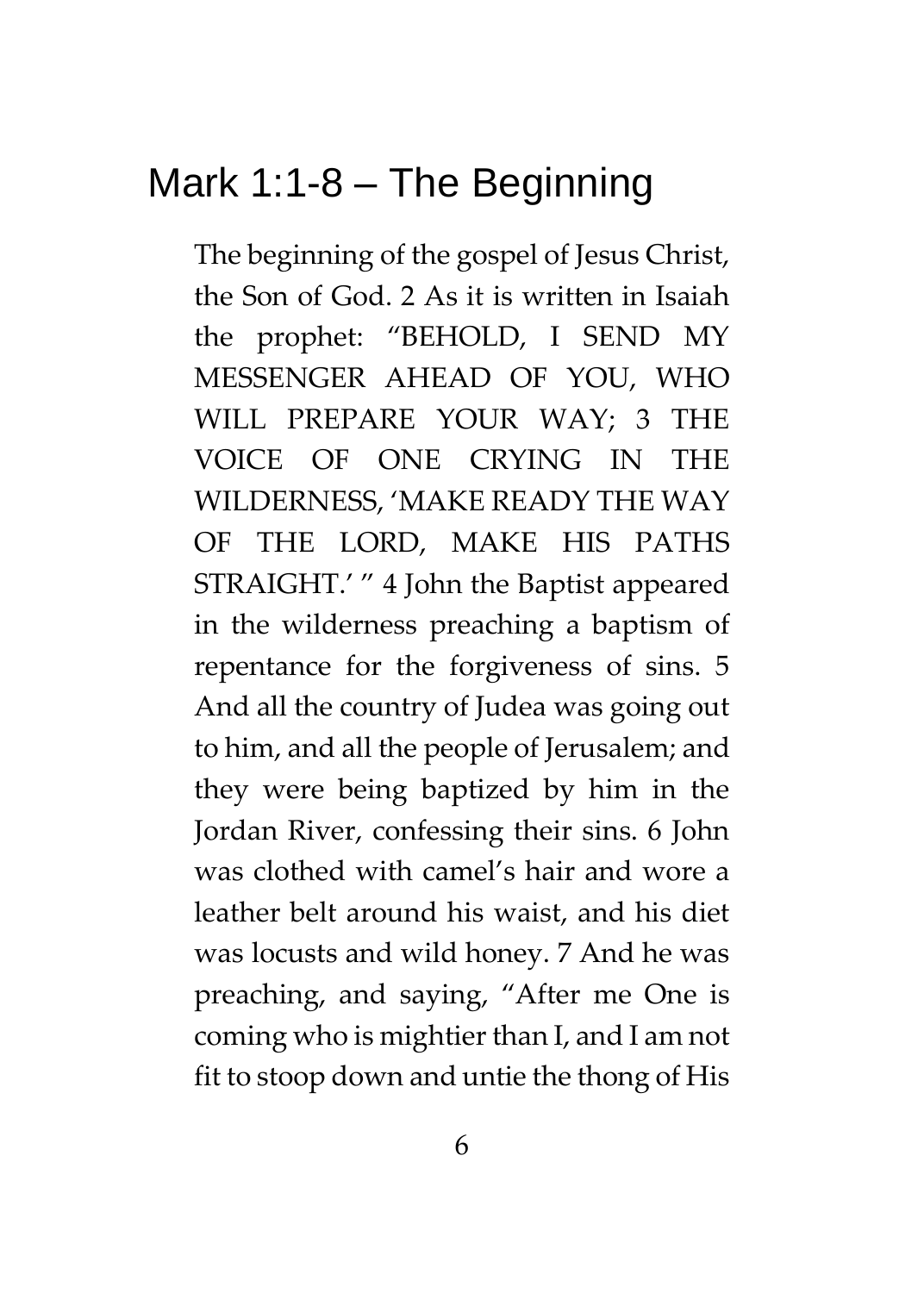sandals. 8 "I baptized you with water; but He will baptize you with the Holy Spirit."

## Mark 1:1 **"The beginning…"**

The very first word of the book is the word beginning, from the Greek word *archē*. This word is used fifty-five times in the New Testament. Most notably, it is used in relation to the creation of Genesis 1 (Mark 10:6; Mark 13:19). It is utilized by John to start his gospel account as well in John 1:1, "In the beginning was the Word, and the Word was with God, and the Word was God."

Mark's purpose here is to draw attention the work of Jesus in building a new creation. What I mean by that is, Mark's desire is to show his readers a more excellent Way to live that is counterintuitive considering the lifestyle prescribed by the Roman Empire. Paul calls this the "foolishness of the Cross" (1 Corinthians 1:18).

Since Genesis 3, man has traveled further and further East of Eden. Jesus's main mission was to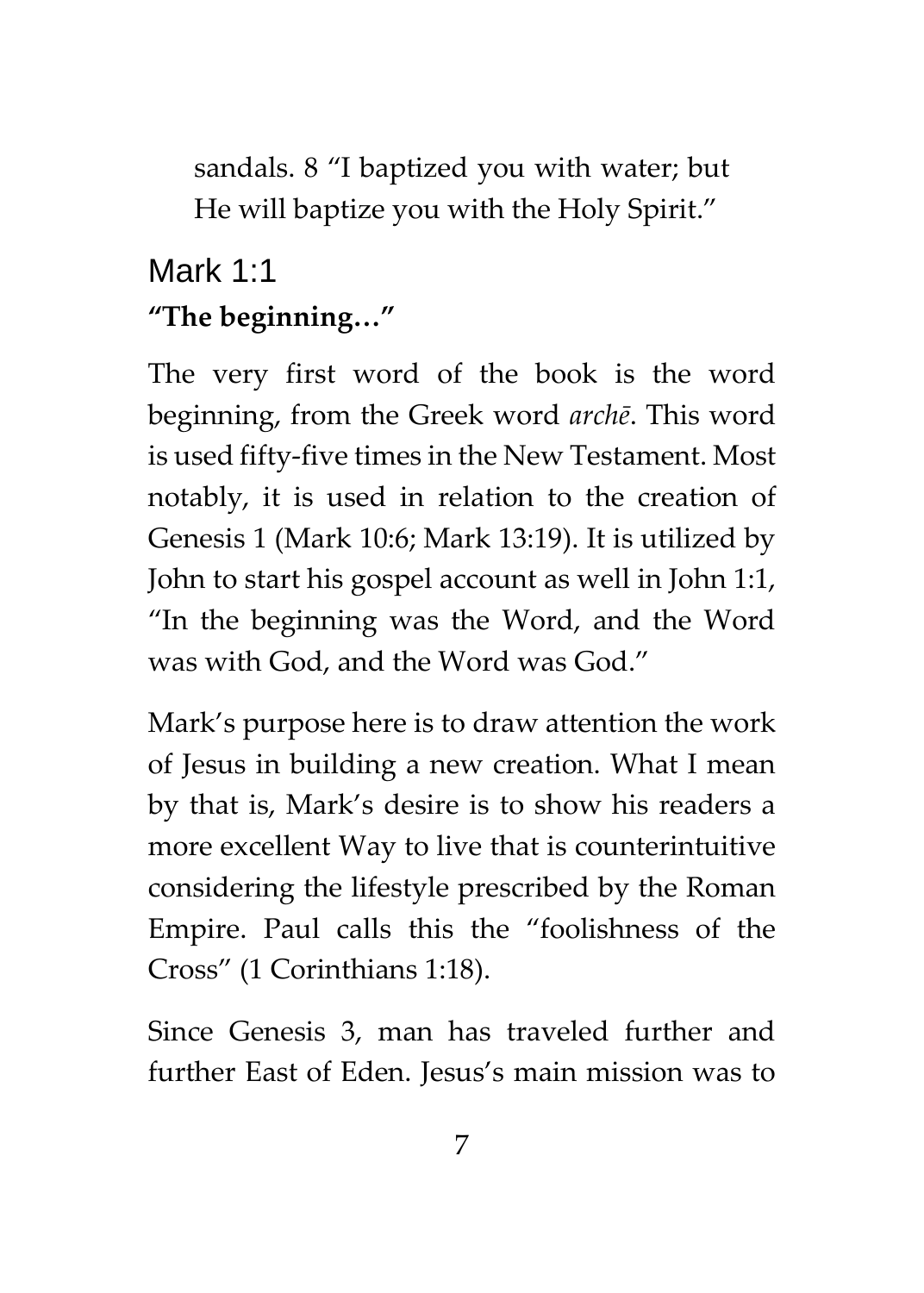"reconcile all things to Himself… whether things on earth or things in heaven." This reconciliation of all things is bringing man back to Eden – not physically but spiritually. This is the essence of the good news. See notes on verse 2 for more information regarding the "beginning" in relation to the specific context of the chapter.

#### **"…of the gospel…"**

The term gospel, as many are aware, means good news. Originally, it was used in relation to reports of victory from the battlefield as in 1 Samuel 31:9:

"They cut off his head and stripped off his weapons, and sent them throughout the land of the Philistines, to carry the **good news** to the house of their idols and to the people."

Thus, the expression "gospel of Jesus Christ" is a reference to the victory that Jesus had over Satan. The defeat of Satan means life and freedom for those who were in bondage because of the original lie told in Genesis 3 that murdered Adam and Eve.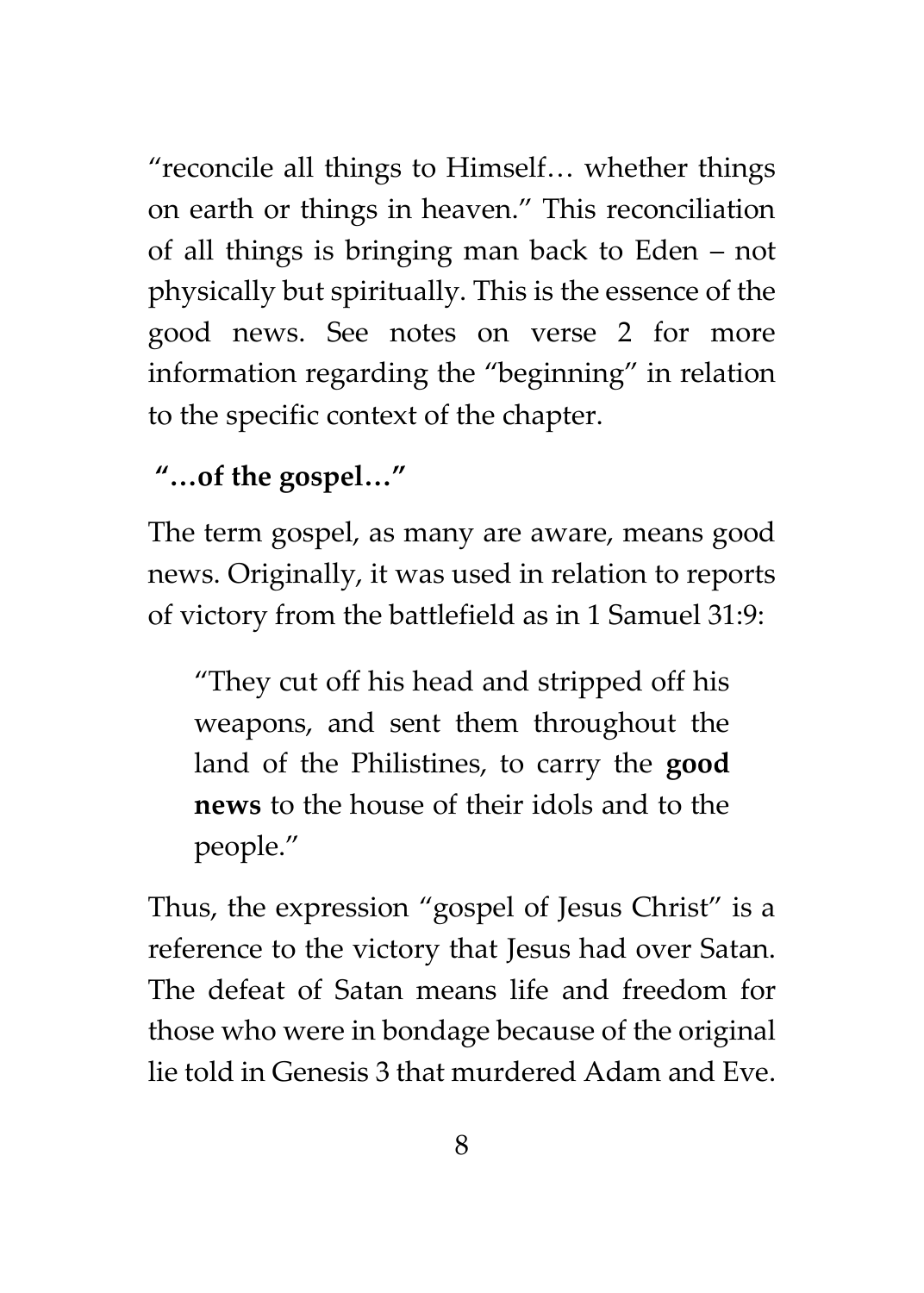The Hebrews writer spoke of the power that Satan had over the descendants of Abraham and all people:

Therefore, since the children share in flesh and blood, He Himself likewise also partook of the same, that through death He might render powerless him who had the power of death, that is, the devil, 15 and might free those who through fear of death were subject to slavery all their lives. (Hebrews 2:14-15; cf. John 8:31-47).

Jesus adds to the discussion by calling to our attention how Satan murdered Adam and Eve:

You are of your father the devil, and you want to do the desires of your father. He was a murderer from the beginning, and does not stand in the truth because there is no truth in him. Whenever he speaks a lie, he speaks from his own nature, for he is a liar and the father of lies. (John 8:44)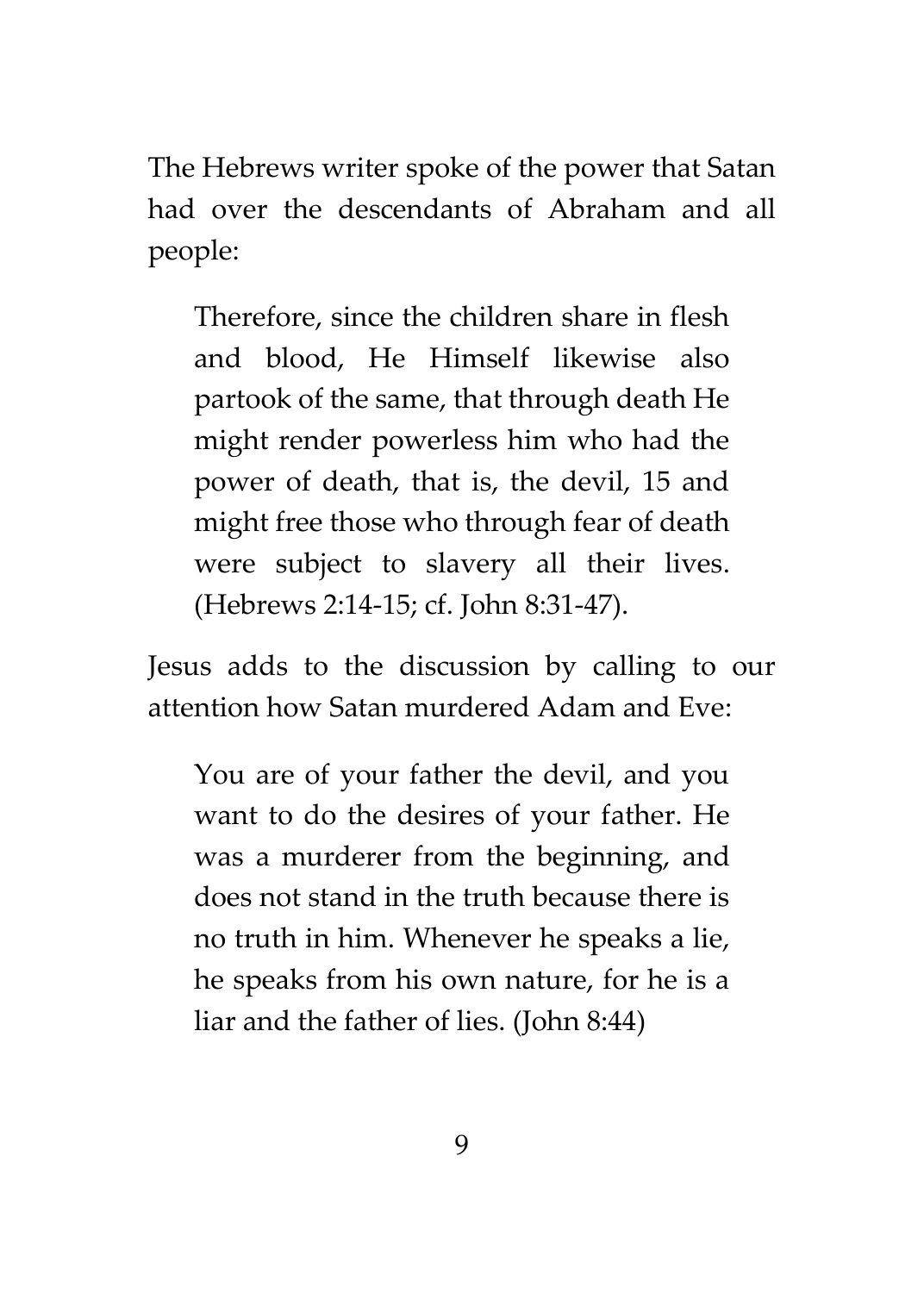The original lie was that they were not good enough in their original state. Although God had made them in His image and fellowshipped with them continually, the Devil convinced them they needed something else, so she ate of the tree to be like God.

She wanted to reach another level of life on her own merits, but this only brought death because once the question is asked if a person is good enough or not, there is no end to the doubts, questions, and insecurities produced by that line of inquiry because fault will always be found at some level.

Jesus saves us from this lie by demonstrating the perfect love of God through the Cross. That is good news.

#### **"…of Jesus Christ…"**

This good news is concerning Jesus the Christ. Inserting the word "the*"* between Jesus and Christ brings about an important clarification that isn't seen when simply reading the translation: Christ is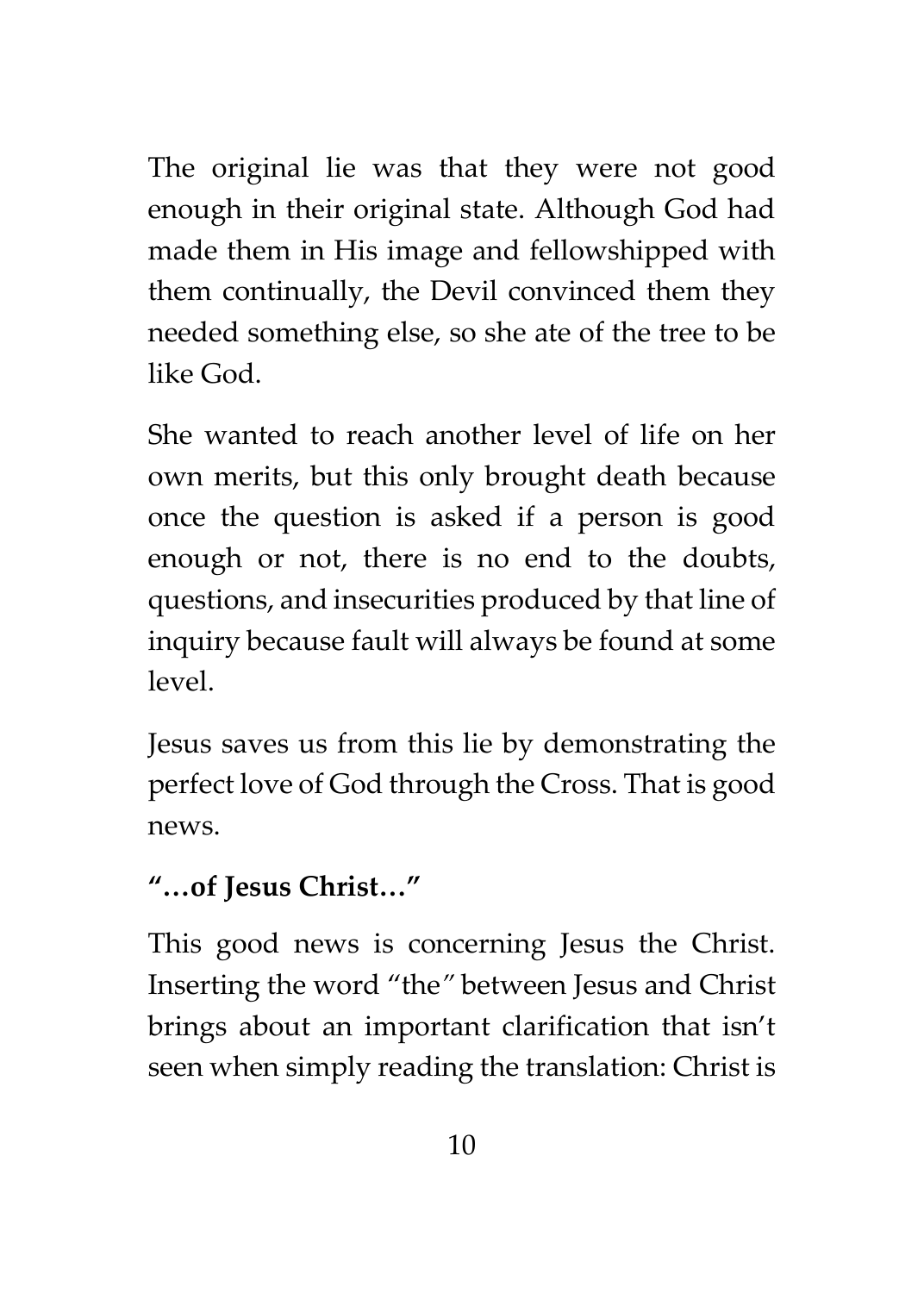not Jesus's last name but is a term meaning The Anointed One. This designation identifies Jesus as The One who descended from David that would reconcile Israel in the last days.

This designation is used to describe prophets, priest, and kings in the Old Testament. Jesus, as all three, is the ultimate Anointed One and fulfills all these roles for all time.

Some are afraid to change the description "church of Christ" on their building because they do not want to remove the name of Jesus from the sign. While these brothers and sisters have good intentions, their reasoning is flawed because the term Christ is a title or description – not the name of Jesus.

#### **"…the Son of God."**

The title Son of God is highly political. People who claim that religion and politics don't mix have missed out on the deliberate choices that Jesus and His followers used in their words and actions: kingdom of God, good news, and Son of God are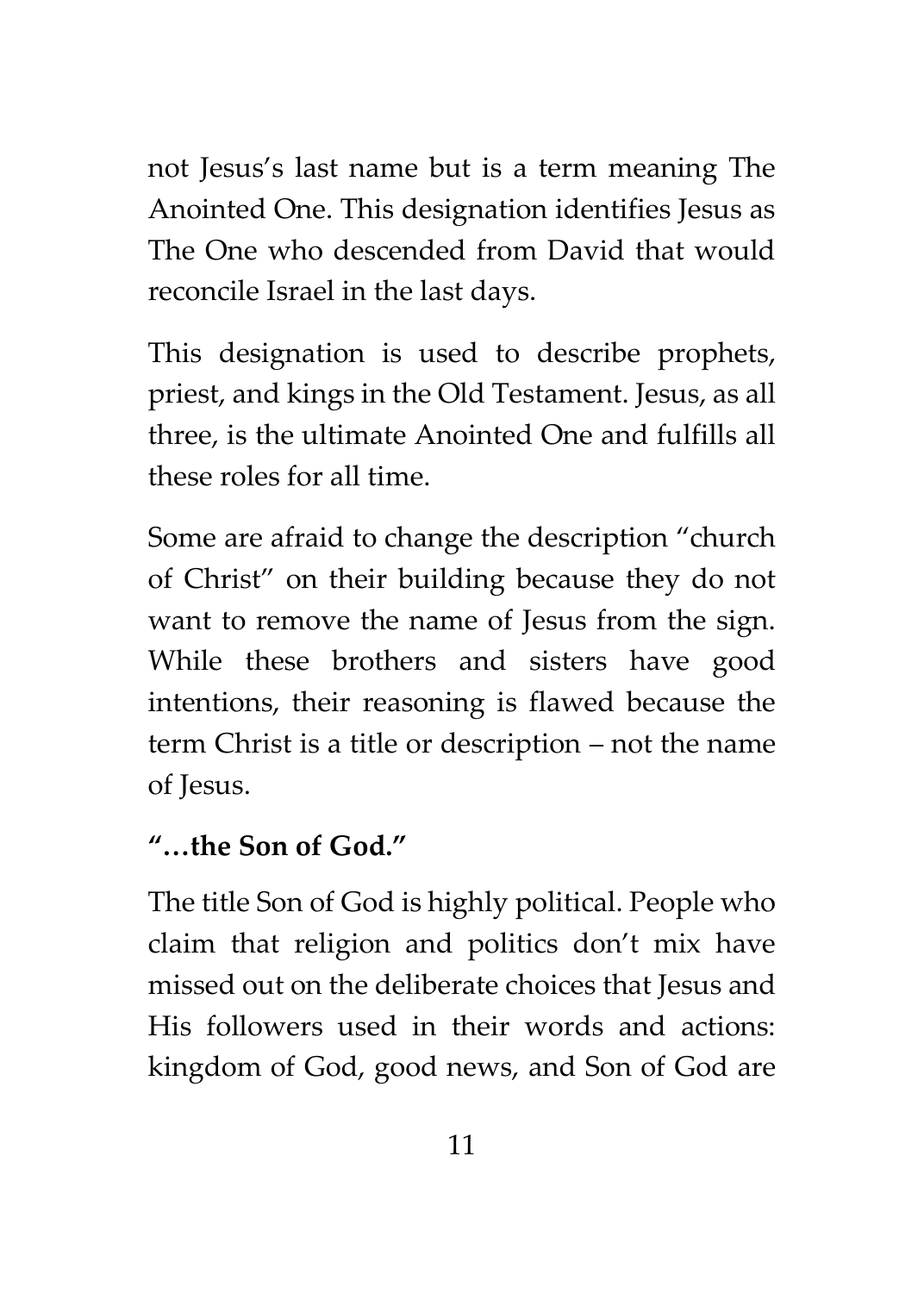just a few of the terms that the first century saints used to pointedly criticize Rome for their empire of violence and oppression. This also served as a critique of the leaders of the Jewish people who were in league with Rome and benefited from the high taxation and mistreatment of their people.

This is why there are so many accusations levied at Jesus and His disciples for attempting to overthrow Rome. It was upon this basis that several of this number were brought to trial in the first century.

Peter, to help protect his flock, encouraged his audience to submit themselves to every human institution (1 Peter 2:12). This was done so that any slander their enemies would bring against them would be seen to be nothing (1 Peter 2:12, 15).

Armed with the terms Son of God, Christ, gospel, and kingdom, Mark is on a mission to distinguish the true Son of God, the only begotten of the Father, from the so-called sons of god that ruled in Rome. This distinction is important because the lives of the sons of god told one story about how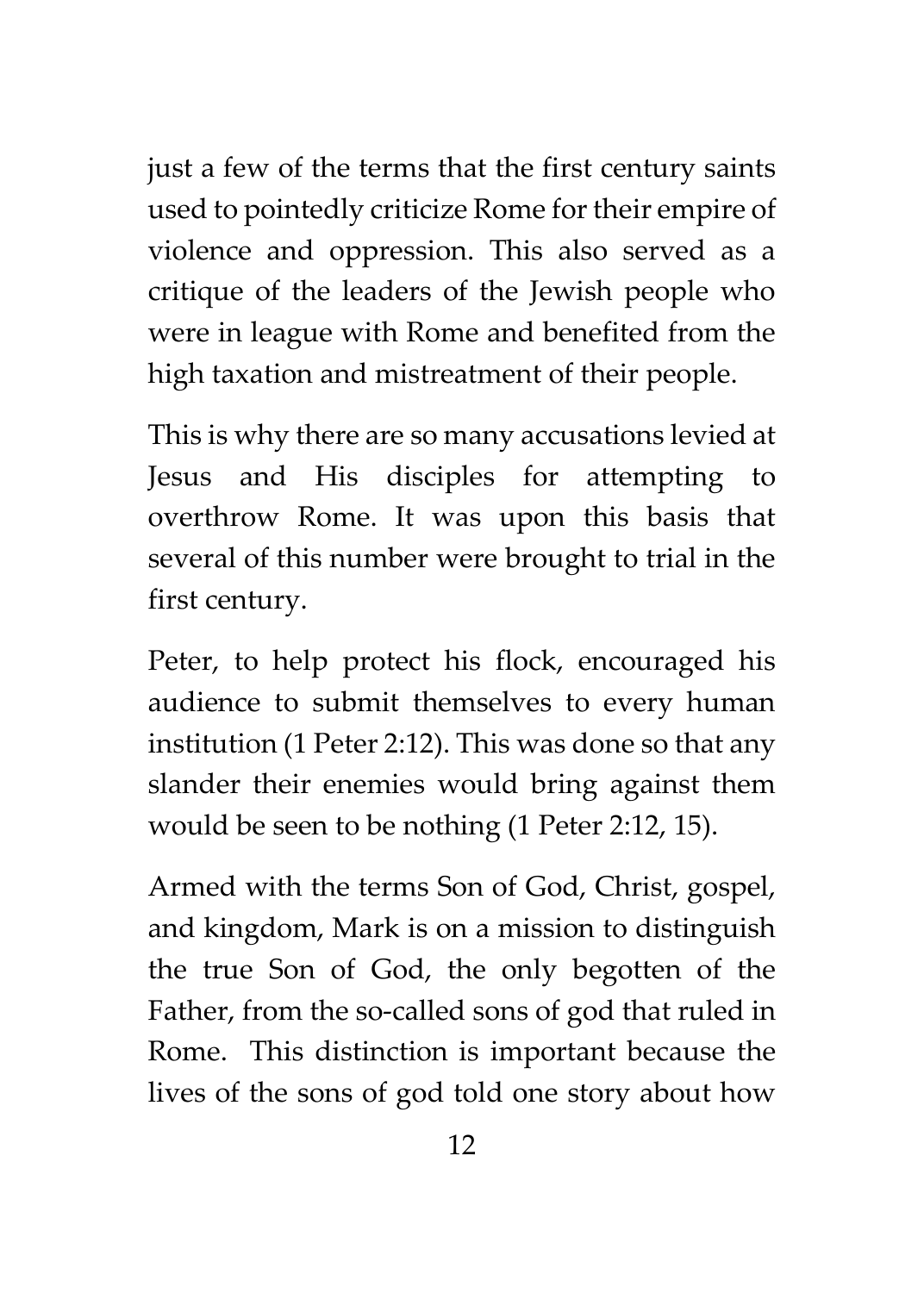the world works while Jesus would reveal an alternative Way to live and, directly related to that, who God really is.

## Mark 1:2-3

### **"As it is written in Isaiah the prophet…"**

The quotation here is from Isaiah 40:3. This is one of the only passages that is quoted in every gospel account near the beginning. There is, however, another passage cited here: Malachi 3:1. This passage, and its context, will be helpful to us when studying the ministry of John the Baptist as well as deciphering Jesus's comments concerning the coming judgement.

While Mark calls this "the beginning of the gospel of Jesus Christ" it is interesting to note that the account of Jesus's birth, persecution as a child by Herod, flight to Egypt, and events as a twelveyear-old are left out of Mark's account.

"The beginning," according to him, really begins with this quotation of Isaiah followed by the ministry of John the Baptist.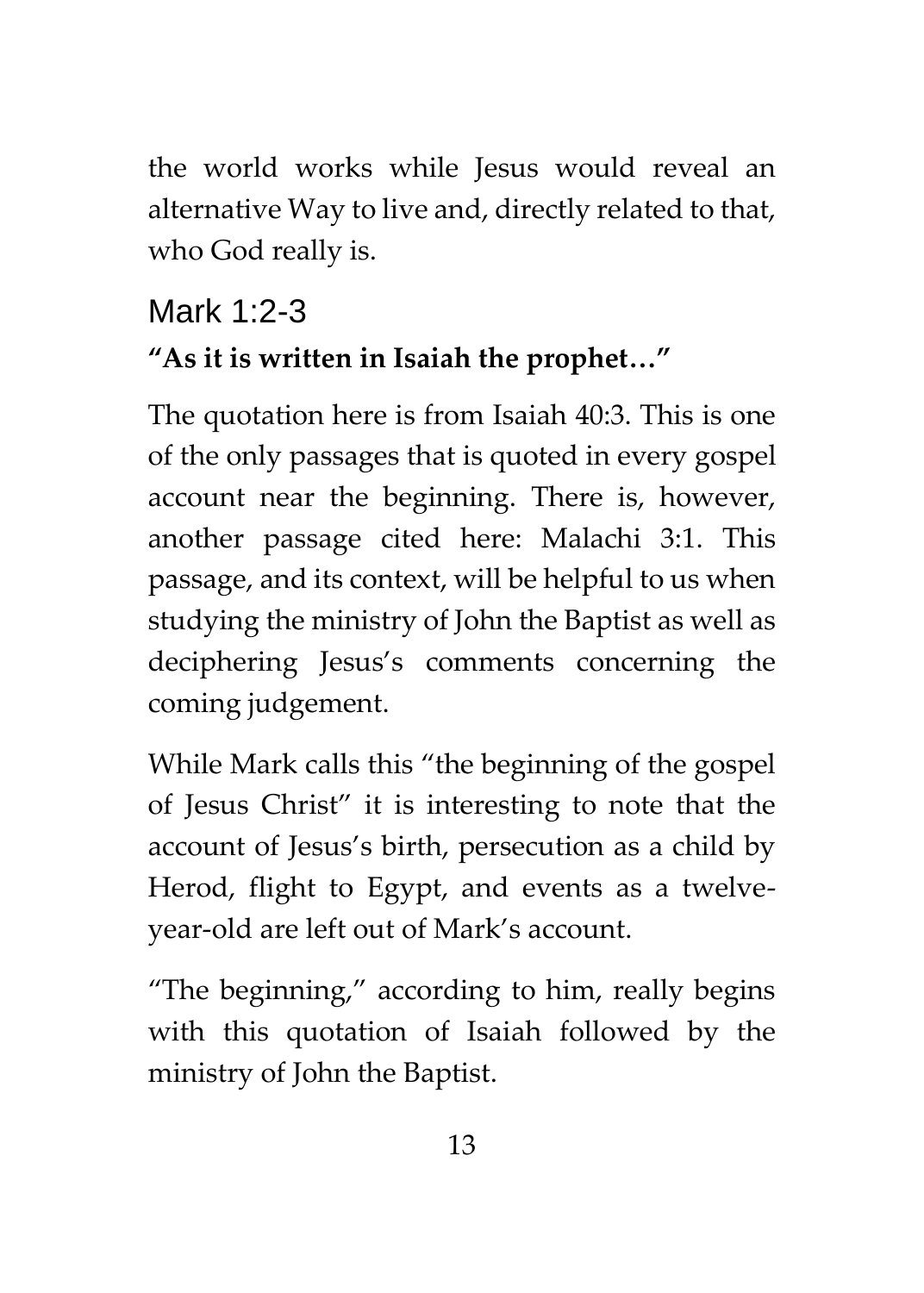The importance of this quotation will be seen in the coming commentary, but just know for now that this text is in the midst of a discourse on the "New" or "Second Exodus."

This frames the entirety of Mark's account of the life of Christ in a New Exodus setting. That is, Mark believed that Jesus was the fulfillment of all the promises in the Old Testament prophets concerning resurrection, a return to the land, reconciliation of the nations, and the Davidic kingdom.

Each of the other authors of the gospel accounts, likewise, place the ministry of Jesus in a similar context, but the extent of that will not be seen in this commentary.

## **"BEHOLD, I SEND MY MESSENGER AHEAD OF YOU, WHO WILL PREPARE YOUR WAY…"**

The first quotation comes from Malachi 3:1-4. The full passage reads,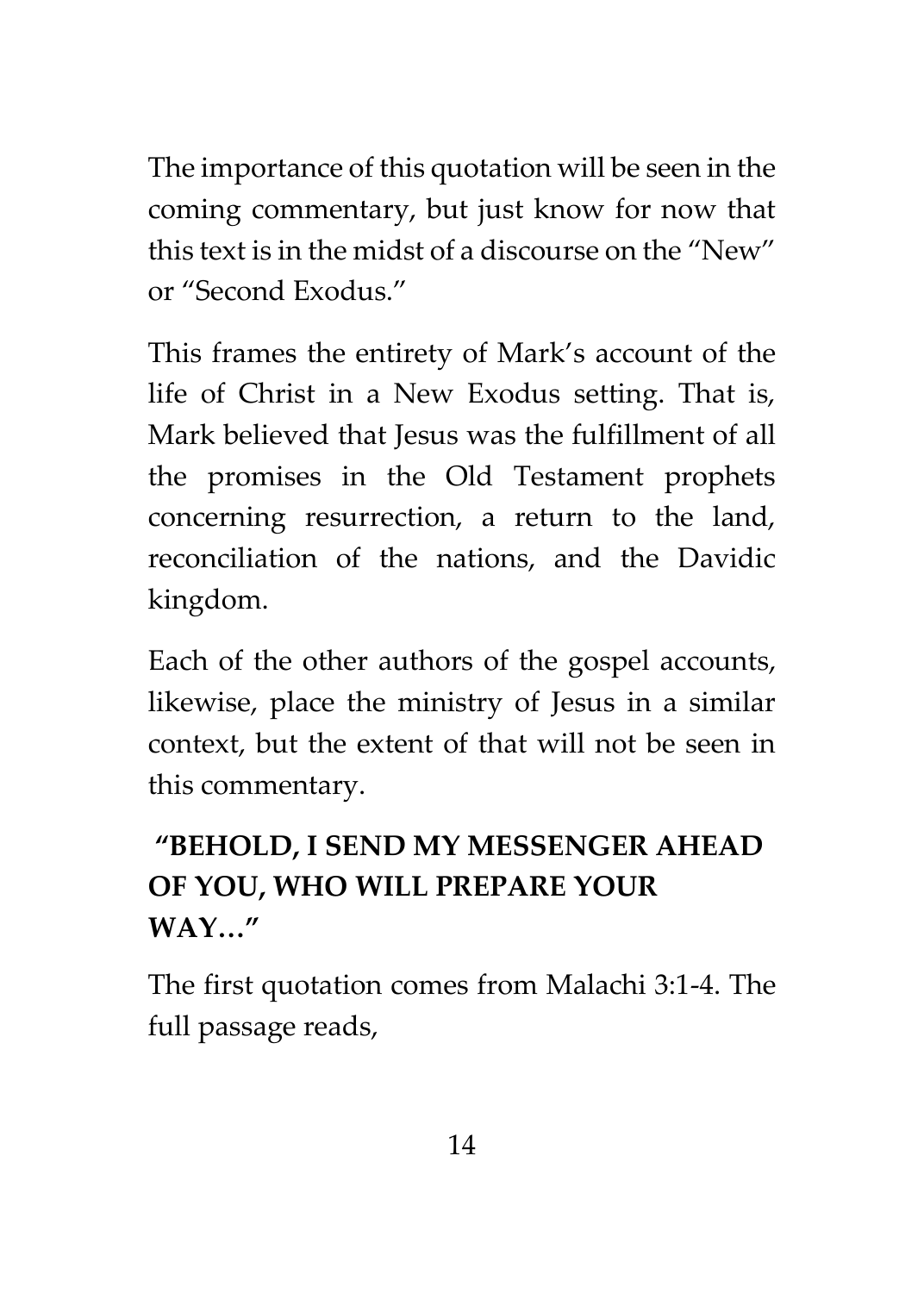"Behold, I am going to send My messenger, and he will clear the way before Me. And the Lord, whom you seek, will suddenly come to His temple; and the messenger of the covenant, in whom you delight, behold, He is coming," says the LORD of hosts. 2 "But who can endure the day of His coming? And who can stand when He appears? For He is like a refiner's fire and like fullers' soap. 3 "He will sit as a smelter and purifier of silver, and He will purify the sons of Levi and refine them like gold and silver, so that they may present to the LORD offerings in righteousness. 4 "Then the offering of Judah and Jerusalem will be pleasing to the LORD as in the days of old and as in former years.

This passage reveals that John the Baptist was not just to announce the earthly ministry of Jesus, but he was an eschatological figure who's arrival marks the beginning of the last days and the arrival of the end of the age.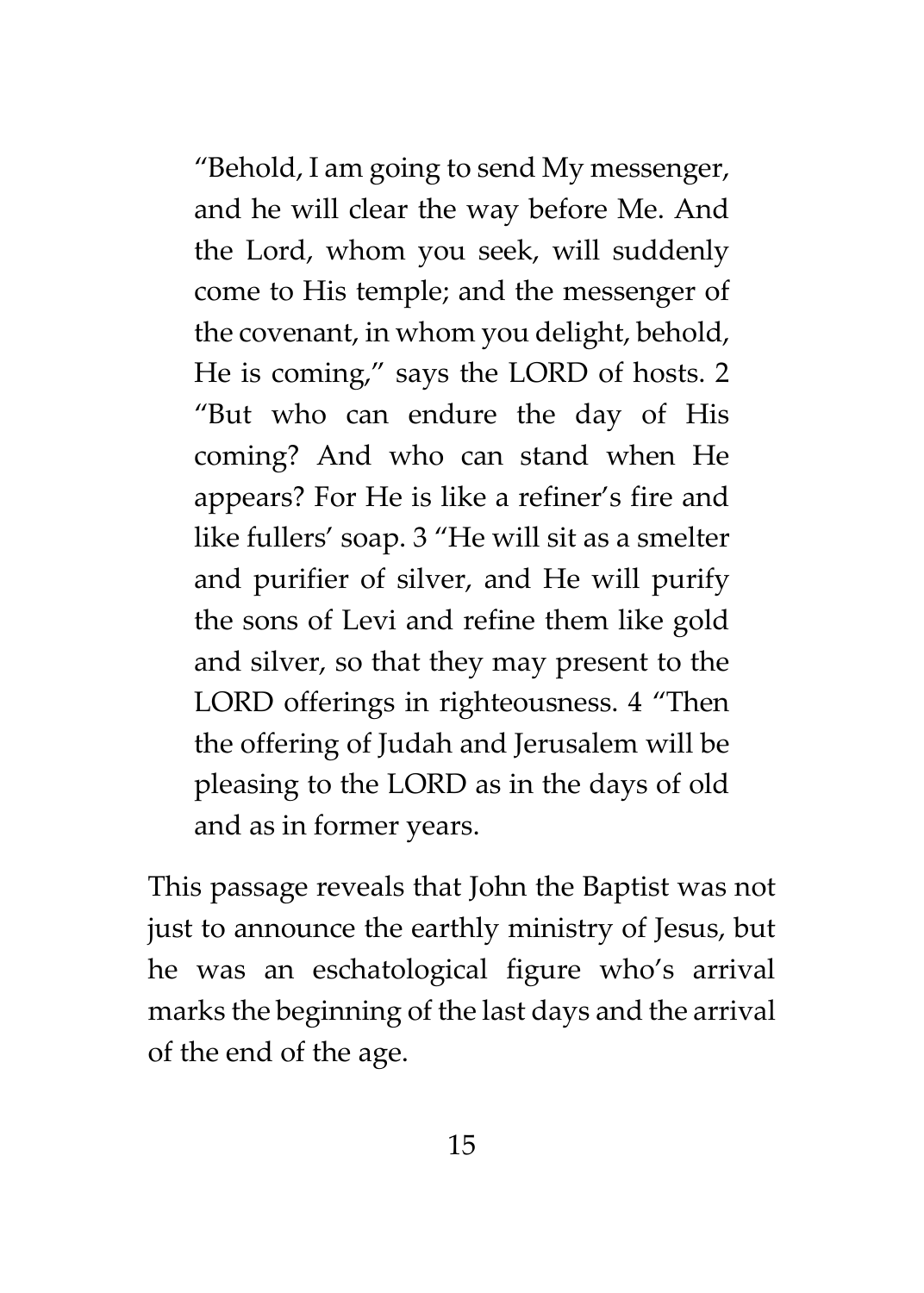His ministry would prepare the people for the arrival of Jesus who would purify the priesthood so that the offering to God would be pleasing.

The following text indicates that God would come near to the people in order to judge them for their many sorcerers, adulterers, liars, oppressors of the poor, oppressors of the fatherless and widow, those who turn aside the foreigner, and those that do not fear God (Malachi 3:5). This list bears a close resemblance to one in Revelation 21:8 which is also a picture of God coming in judgement.

Malachi 4 also contains a message of judgement and is applied to the ministry of John the Baptist by Jesus in Mark 9:13 (cf. Malachi 4:5). In that passage, Malachi warns of the day of God in which the arrogant and evil doers would be burned like chaff and would be left neither root nor branch. This language closely resembles John's in Matthew's account of his ministry:

The axe is already laid at the root of the trees; therefore every tree that does not bear good fruit is cut down and thrown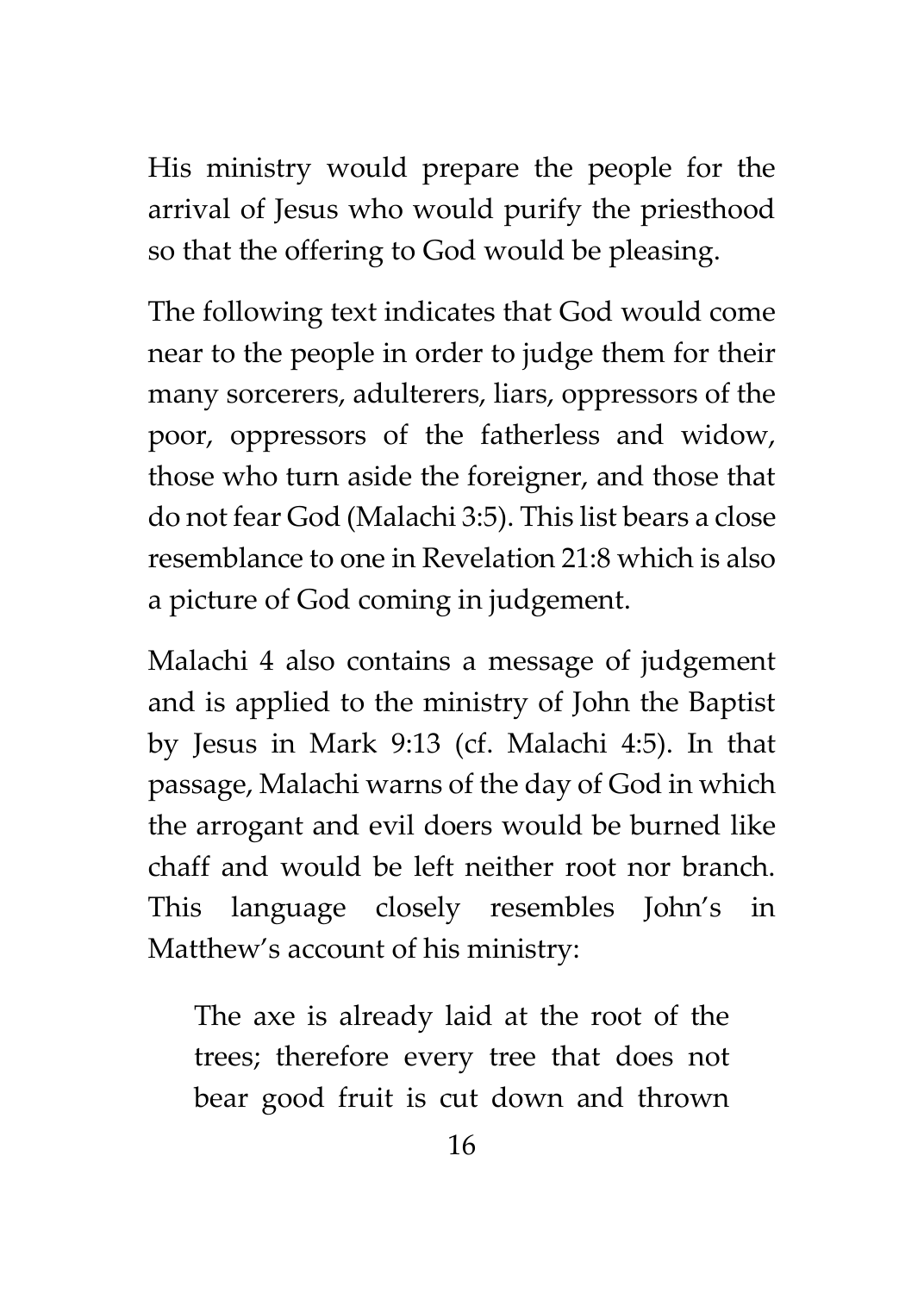into the fire. 11 As for me, I baptize you with water for repentance, but He who is coming after me is mightier than I, and I am not fit to remove His sandals; He will baptize you with the Holy Spirit and fire. 12 "His winnowing fork is in His hand, and He will thoroughly clear His threshing floor; and He will gather His wheat into the barn, but He will burn up the chaff with unquenchable fire. (Matthew 3:10-12).

Thus, Mark's use of Malachi 3 invokes a larger context of judgement and makes John into an eschatological figure and not simply one who would announce Jesus's earthly ministry.

This connection between John and the last days will play a part in our understanding of Jesus's message concerning judgement later in the gospel account.

There is another text that is possibly behind this passage: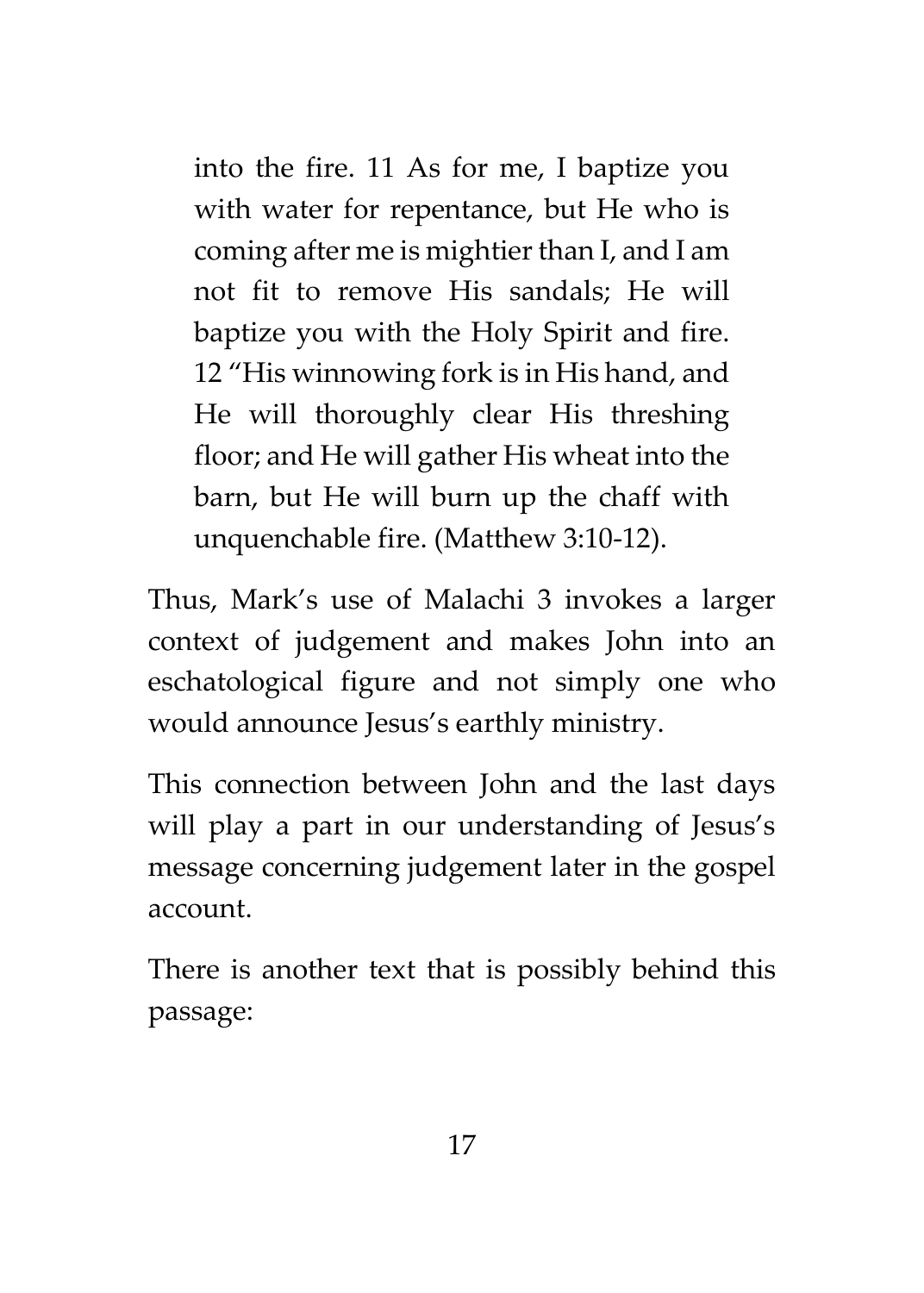Behold, I am going to send an angel before you to guard you along the way and to bring you into the place which I have prepared. (Exodus 23:20).

This echo further confirms and supports what we know from Malachi and Isaiah, as seen below. John is the *angelos* that would prepare the people for their entrance into the kingdom of God.

## **"THE VOICE OF ONE CRYING IN THE WILDERNESS MAKE READY THE WAY OF THE LORD, MAKE HIS PATHS STRAIGHT."**

The next passage introduced is the one that Mark names: Isaiah 40:3. The context of Isaiah 40 is fascinating and reveals just how powerful the first century saints viewed the gospel in its ability to restore Israel.

The chapter begins by Isaiah pronouncing that peace would finally come to Jerusalem.

Speak kindly to Jerusalem; And call out to her, that her warfare has ended, That her iniquity has been removed, That she has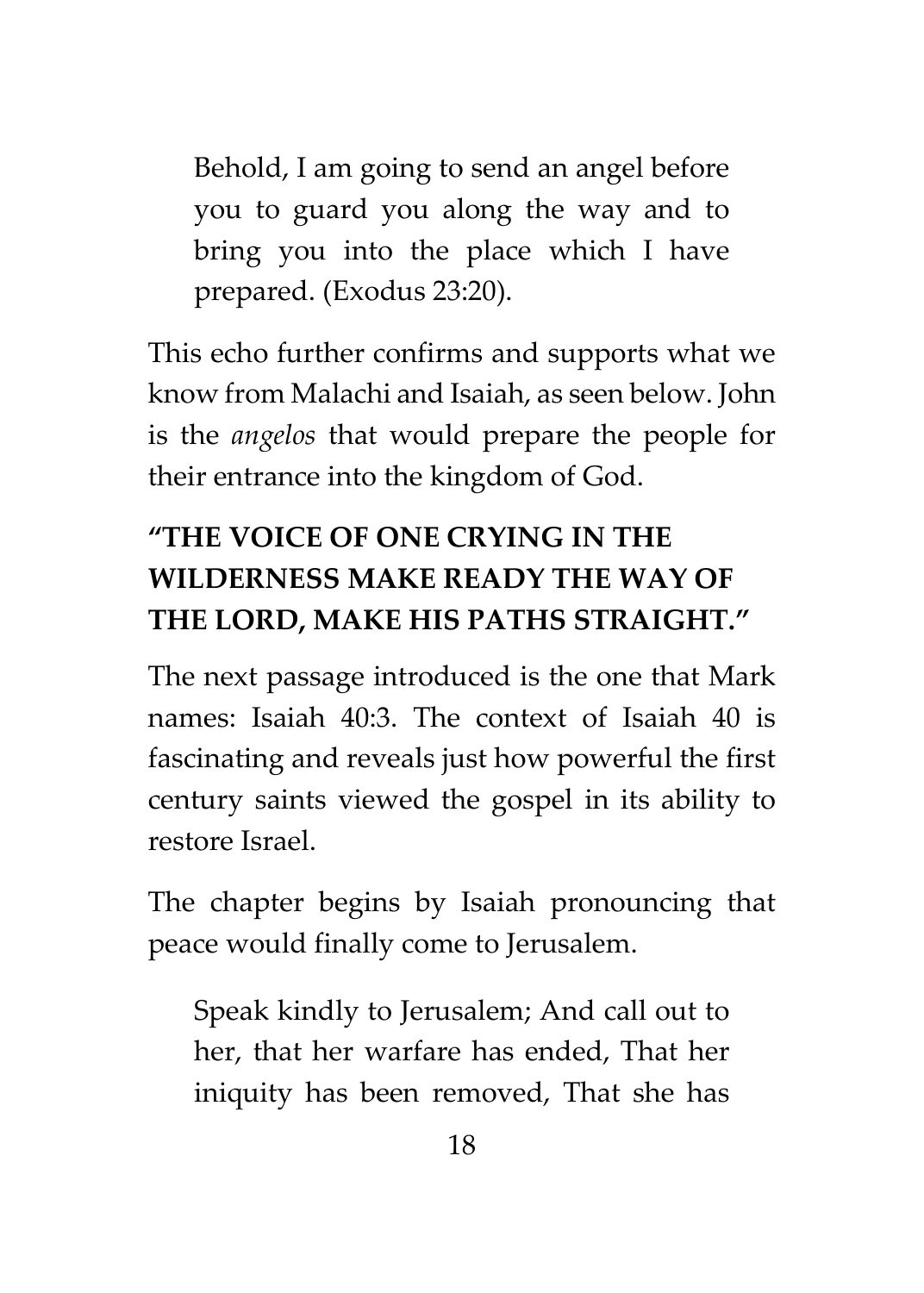received of the LORD'S hand Double for all her sins. (Isaiah 40:2)

This second verse of Isaiah 40 is connected both directly and indirectly to multiple Old and New Testament themes.

#### *Her warfare has ended*

This theme began at the beginning of the book in Isaiah's vision for the last days:

The word which Isaiah the son of Amoz saw concerning Judah and Jerusalem. 2 Now it will come about that In the last days The mountain of the house of the LORD Will be established as the chief of the mountains, And will be raised above the hills; And all the nations will stream to it. 3 And many peoples will come and say, "Come, let us go up to the mountain of the LORD, To the house of the God of Jacob; That He may teach us concerning His ways And that we may walk in His paths." For the law will go forth from Zion And the word of the LORD from Jerusalem. 4 And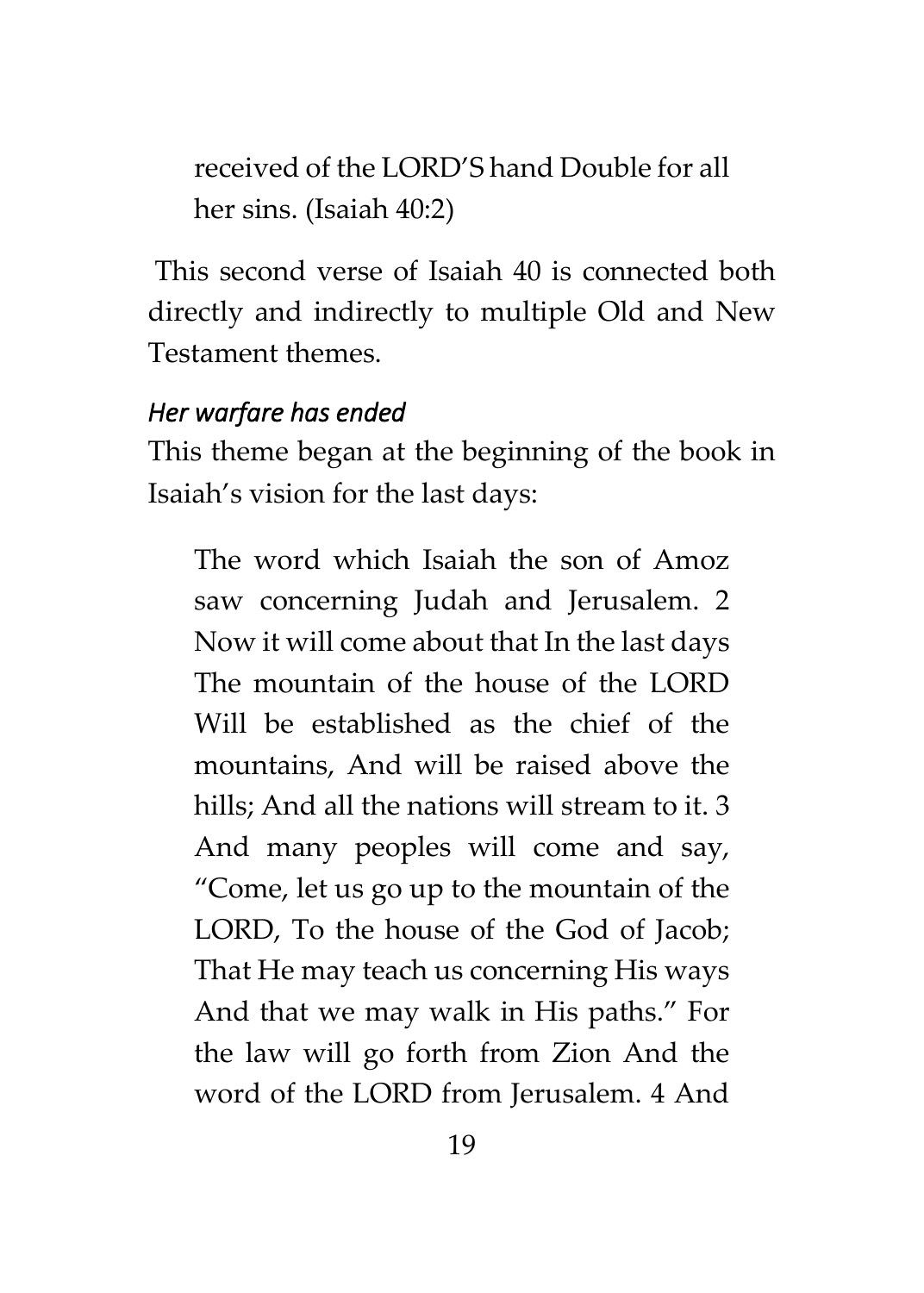He will judge between the nations, And will render decisions for many peoples; And they will hammer their swords into plowshares and their spears into pruning hooks. Nation will not lift up sword against nation, And never again will they learn war. (Isaiah 2:1-4)

Jesus, in His ministry, spoke about bringing peace to His disciples. This would be a type of peace that the world cannot offer, and it is one that they would not understand, Paul says:

Peace I leave with you; My peace I give to you; not as the world gives do I give to you. Do not let your heart be troubled, nor let it be fearful. (John 14:27)

And the peace of God, which surpasses all comprehension, will guard your hearts and your minds in Christ Jesus. (Philippians 4:7)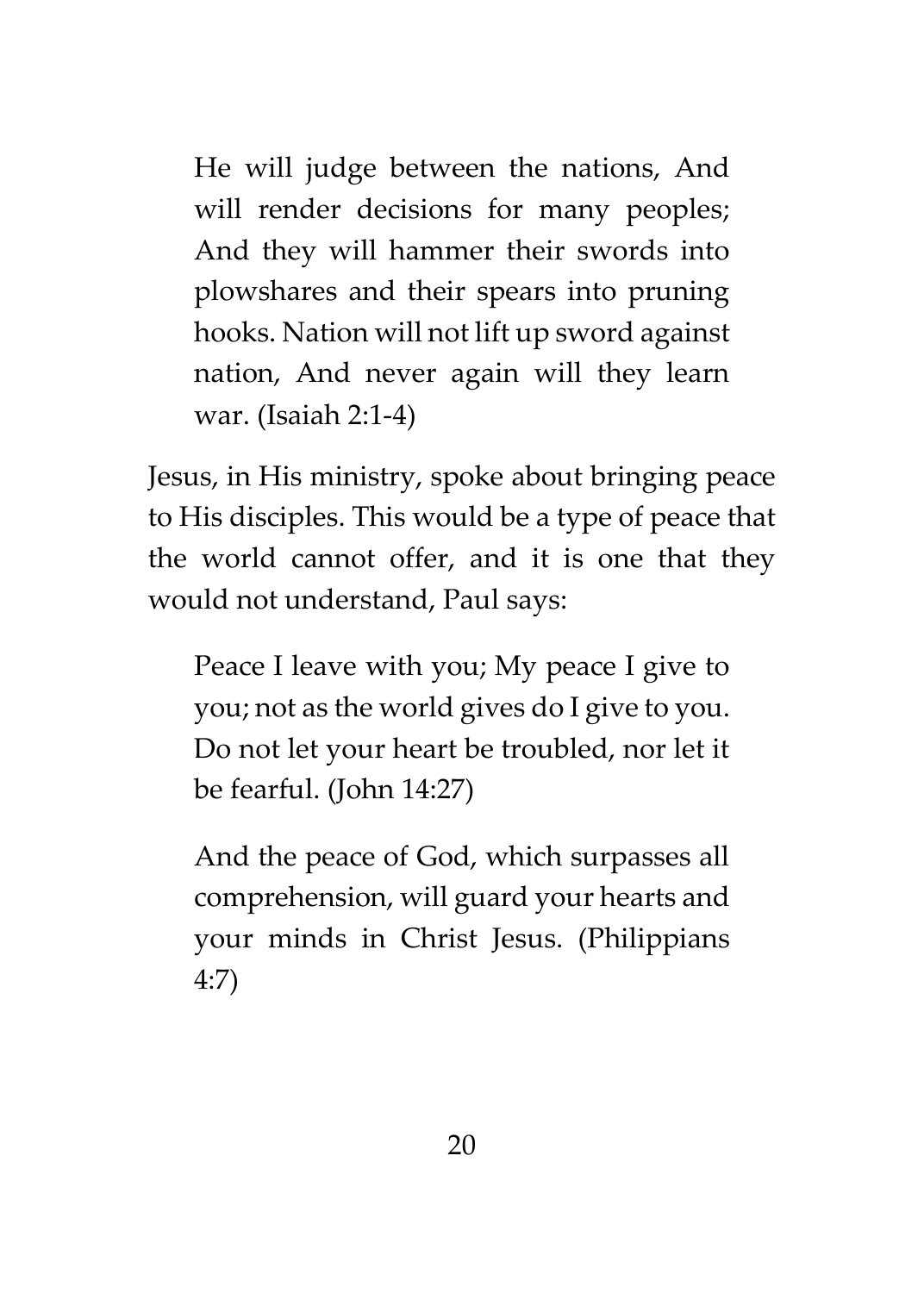#### *That her iniquity has been removed*

This short statement is incredibly important for understanding many Old Testament and New Testament texts. For example, Daniel saw a day when iniquity would be removed as well: at the end of the seventy weeks.

Seventy weeks have been decreed for your people and your holy city, to finish the transgression, to make an end of sin, to make atonement for iniquity, to bring in everlasting righteousness, to seal up vision and prophecy and to anoint the most holy place. (Daniel 9:24)

This passage would be fulfilled when they would see the "abomination of desolation" (Daniel 9:27). The abomination of desolation is also the time of the resurrection according to Daniel 12:2, 11. This is significant because Jesus said that the abomination of desolation would happen within the lifetime of His disciples:

Therefore when you see the ABOMINATION OF DESOLATION which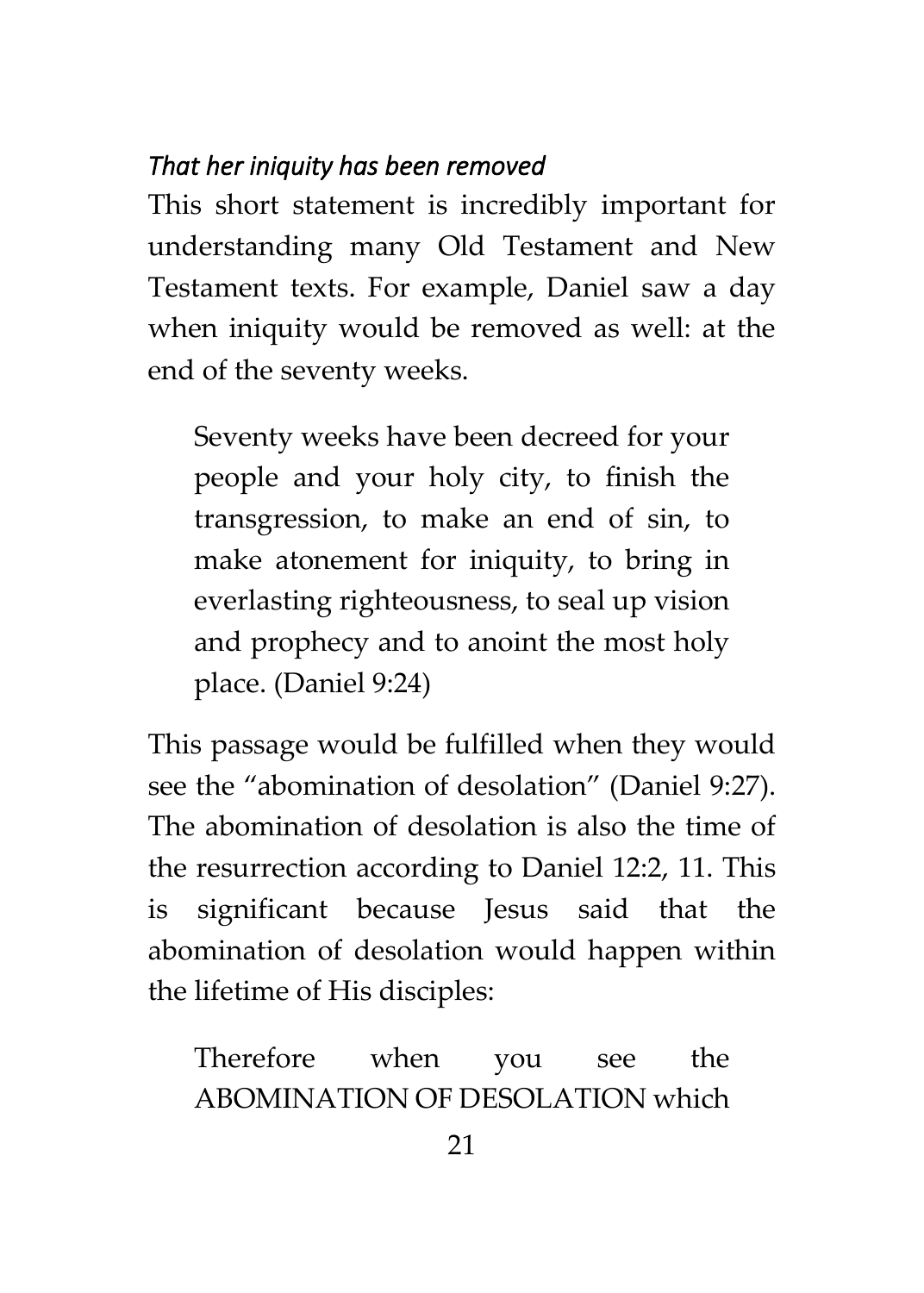was spoken of through Daniel the prophet, standing in the holy place (let the reader understand), 16 then those who are in Judea must flee to the mountains. (Matthew 24:15-16)

Truly I say to you, this generation will not pass away until all these things take place. (Matthew 24:34)

So, the time of the taking away of the iniquity is the time when Israel would be restored. But the time of the taking away of the iniquity would be when the resurrection would take place. And this would be at the abomination of desolation which Jesus said would happen within that generation.

This means that, just in referencing Isaiah 40, Mark believed that the restoration of Israel, the taking away of the iniquity, the resurrection, and the abomination of desolation would take place within that generation and that John was the catalyst to kickstart these last day events.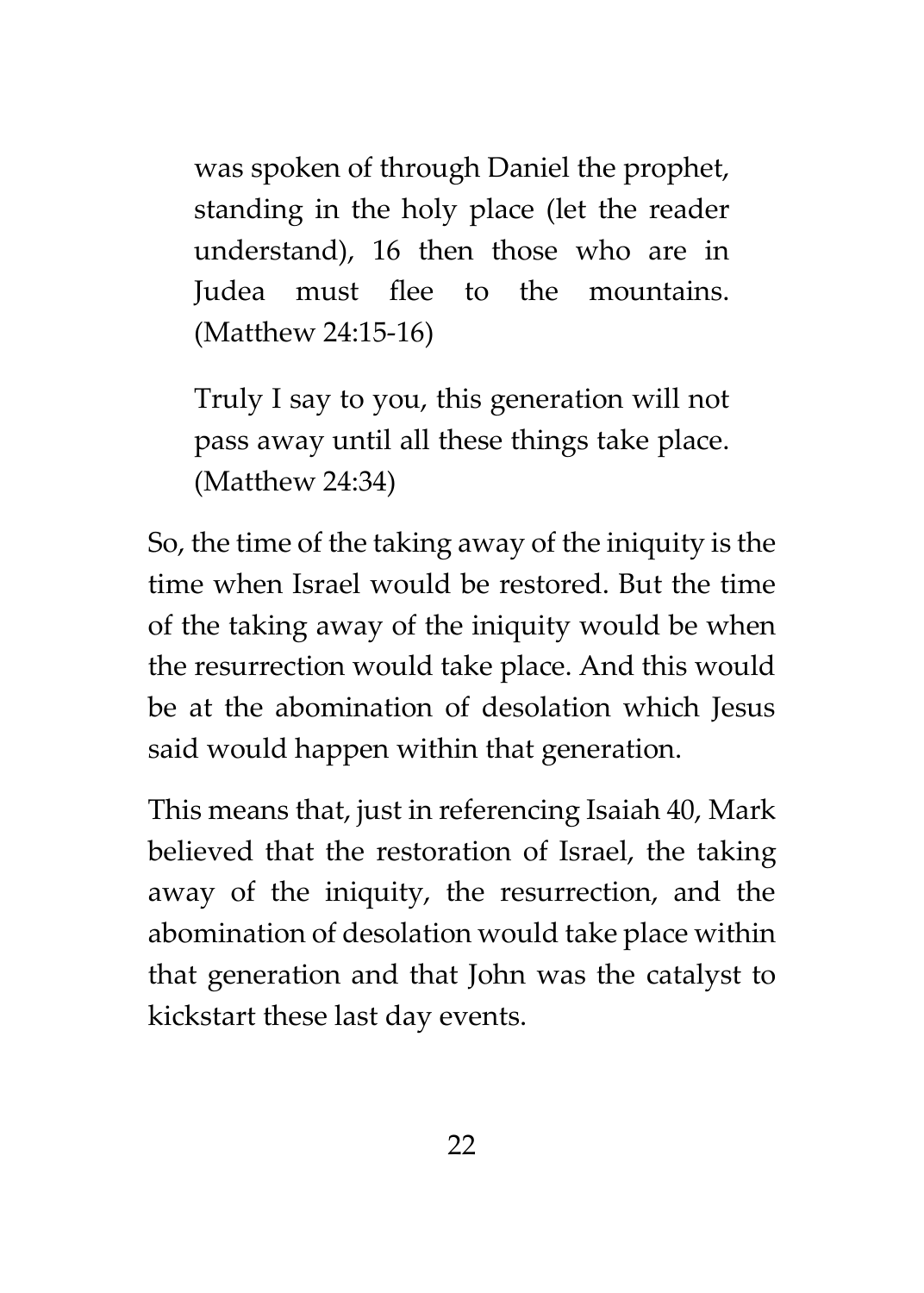Another key New Testament passage that depends upon Isaiah 40:3 is found in Romans.

In one of the most difficult sections of Scripture, according to many, the apostle Paul declares:

For I do not want you, brethren, to be uninformed of this mystery—so that you will not be wise in your own estimation that a partial hardening has happened to Israel until the fullness of the Gentiles has come in; 26 and so all Israel will be saved; just as it is written, "THE DELIVERER WILL COME FROM ZION, HE WILL REMOVE UNGODLINESS FROM JACOB." 27 "THIS IS MY COVENANT WITH THEM, WHEN I TAKE AWAY THEIR SINS."

This idea, of taking away of the sins of Israel, goes back to Isaiah 27:9. It is in a passage about judgement, resurrection, vindication, and banqueting with God.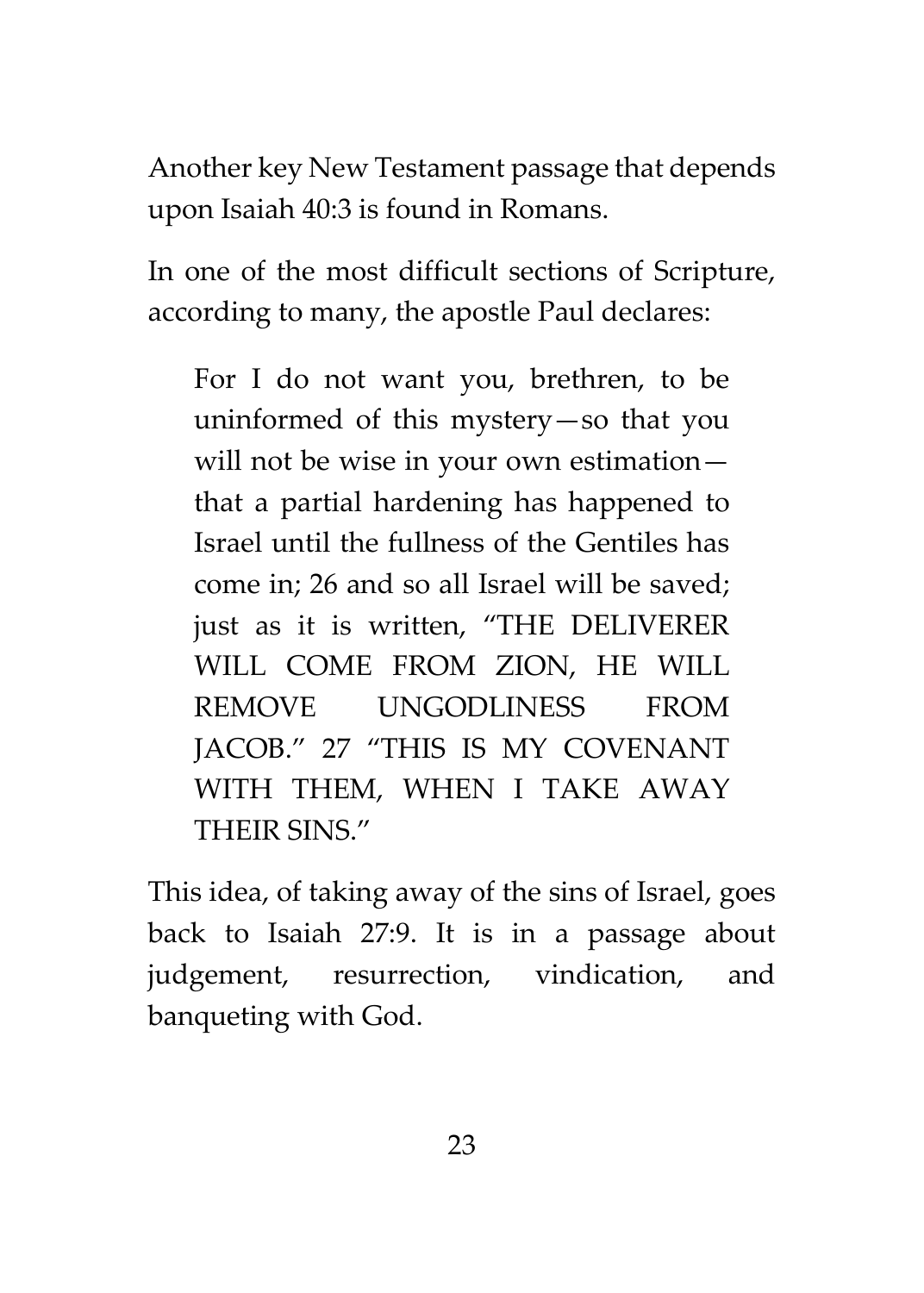This all takes place "on this mountain" which is yet another reference to Isaiah 2, as mentioned above.

Isaiah 25-27 is also the source of Paul's doctrine of the resurrection:

He will swallow up death for all time, And the Lord GOD will wipe tears away from all faces, And He will remove the reproach of His people from all the earth; For the LORD has spoken. (Isaiah 27:8)

But when this perishable will have put on the imperishable, and this mortal will have put on immortality, then will come about the saying that is written, "DEATH IS SWALLOWED UP in victory. (1 Corinthians 15:54)

Hopefully, you are starting to see the rich history behind this simple reference and the amazing implications of Mark invoking this remarkable context at the beginning of his gospel account.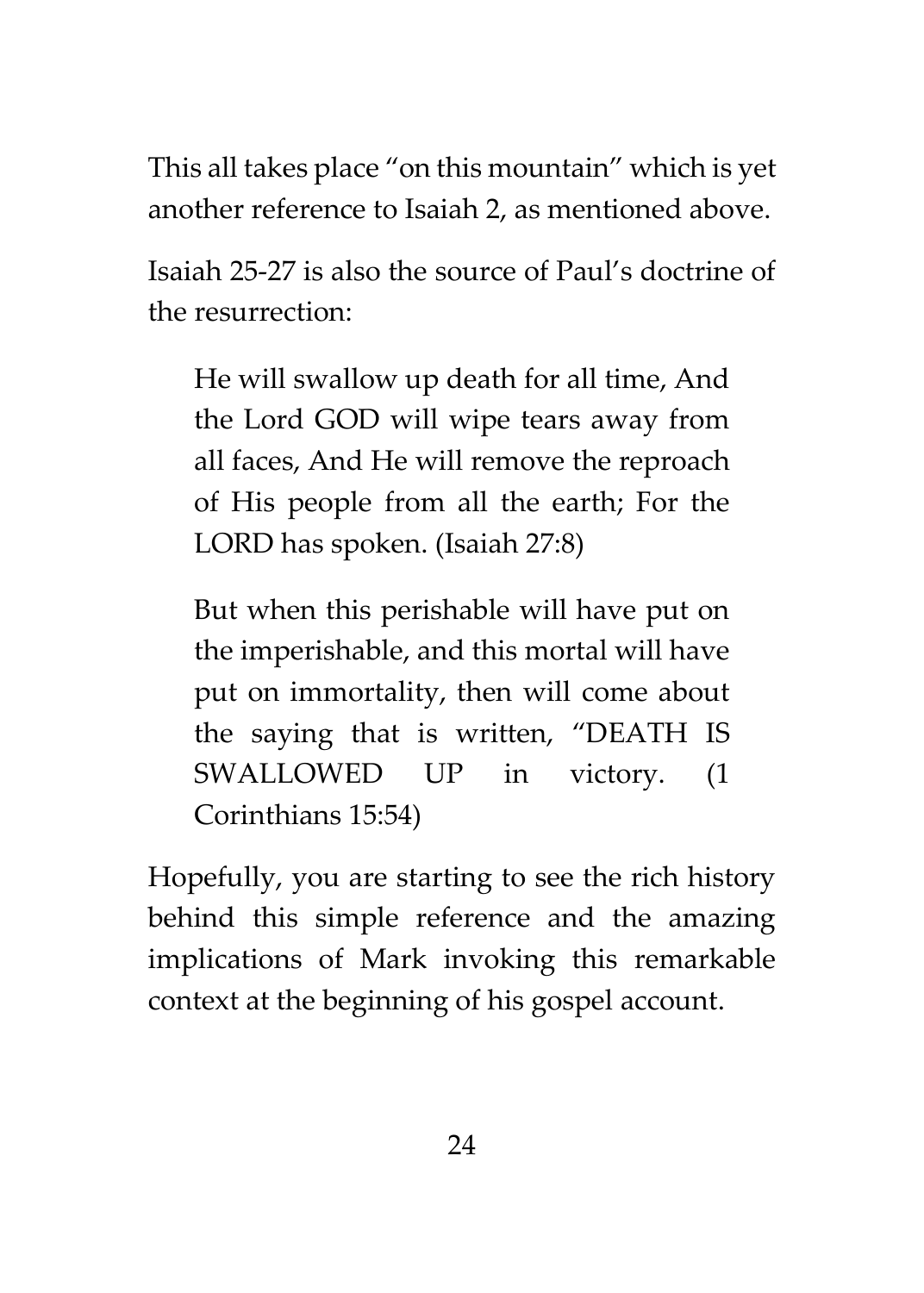This incredible observation that many have recognized is even more fascinating when one considers that every gospel writer also quotes this passage towards the beginning of their gospel account (Matthew 3:3; Luke 3:4; John 1:23).

#### *That she has received of the LORD'S hand Double for all her sins*

This text is alluded to by John in Revelation 18: 6.

Pay her back even as she has paid, and give back to her double according to her deeds; in the cup which she has mixed, mix twice as much for her.

This connects not only this passage but also texts such as Matthew 23 and 1 Thessalonians 2 together as well:

"So you testify against yourselves, that you are sons of those who murdered the prophets. 32 "Fill up, then, the measure of the guilt of your fathers. 33 "You serpents, you brood of vipers, how will you escape the sentence of hell? 34 "Therefore, behold,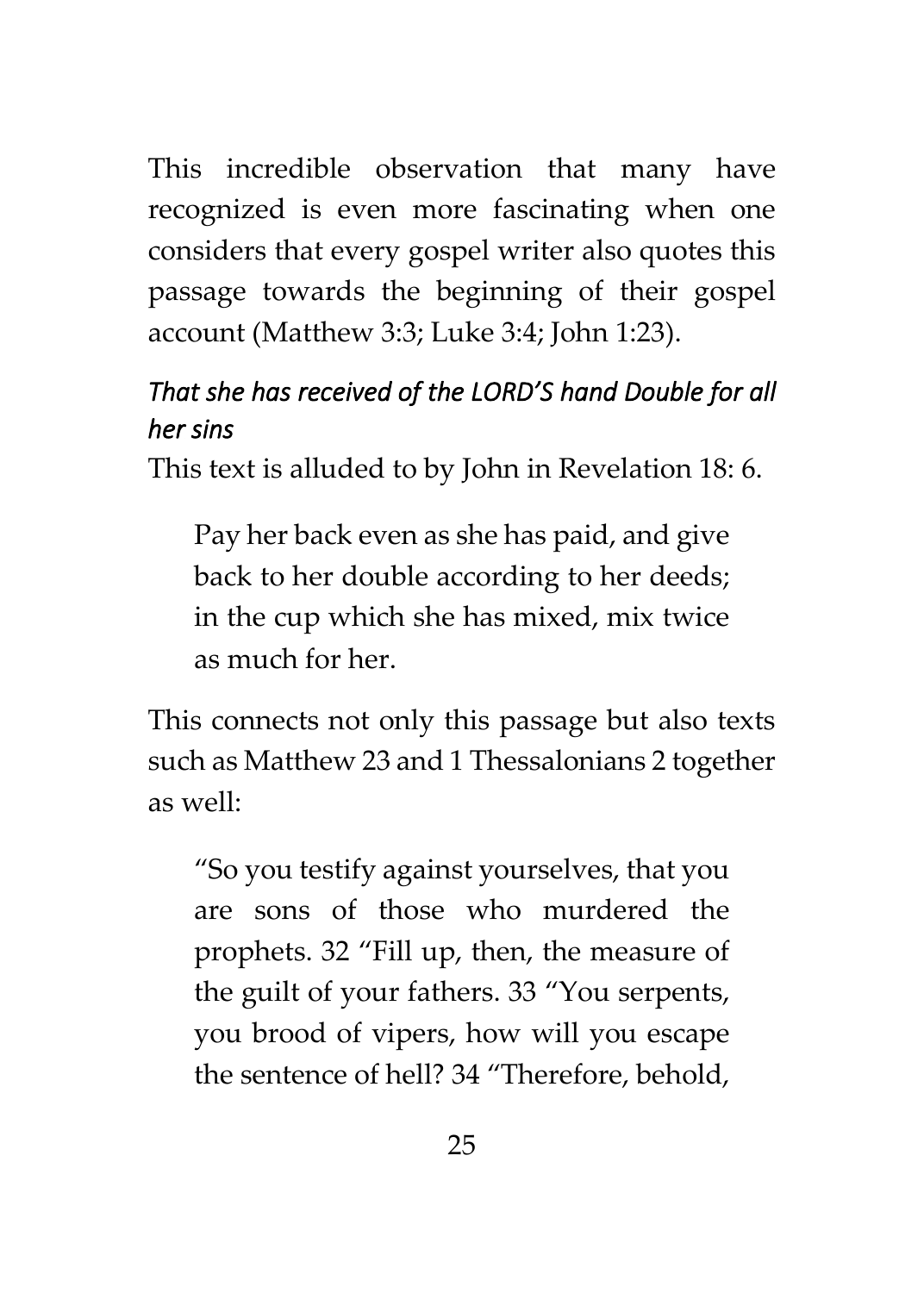I am sending you prophets and wise men and scribes; some of them you will kill and crucify, and some of them you will scourge in your synagogues, and persecute from city to city, 35 so that upon you may fall the guilt of all the righteous blood shed on earth, from the blood of righteous Abel to the blood of Zechariah, the son of Berechiah, whom you murdered between the temple and the altar. 36 "Truly I say to you, all these things will come upon this generation. (Matthew 23:31-36)

For you, brethren, became imitators of the churches of God in Christ Jesus that are in Judea, for you also endured the same sufferings at the hands of your own countrymen, even as they did from the Jews, 15 who both killed the Lord Jesus and the prophets, and drove us out. They are not pleasing to God, but hostile to all men, 16 hindering us from speaking to the Gentiles so that they may be saved; with the result that they always fill up the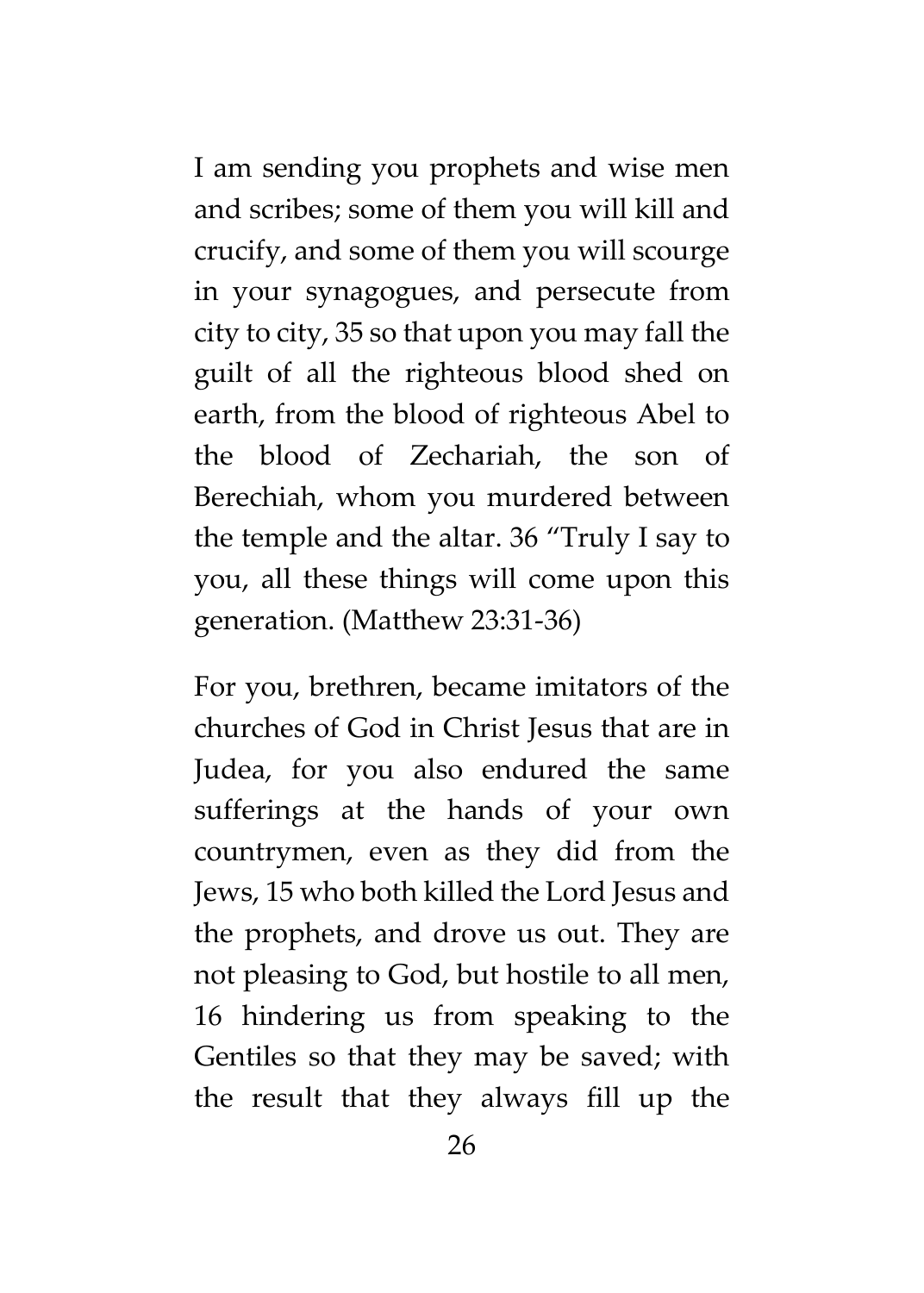measure of their sins. But wrath has come upon them to the utmost. (1 Thessalonians 2:14-16)

The proximity of Matthew 24 and 1 Thessalonians 4 should come to our minds when we consider this connection found between Matthew 23 and 1 Thessalonians 2.

The first century saints did not view a future with multiple comings of the Lord separated by thousands of years but a soon-to-come event that would take place within that generation at the fall of the second temple.

There is much more that could be discussed in Isaiah 40, such as "the glory of the Lord will be revealed" and "all flesh will see it." But since this is a commentary on Mark, hopefully this small taste of the theological background to the opening passages in Mark will at least make you aware of the saint's expectations.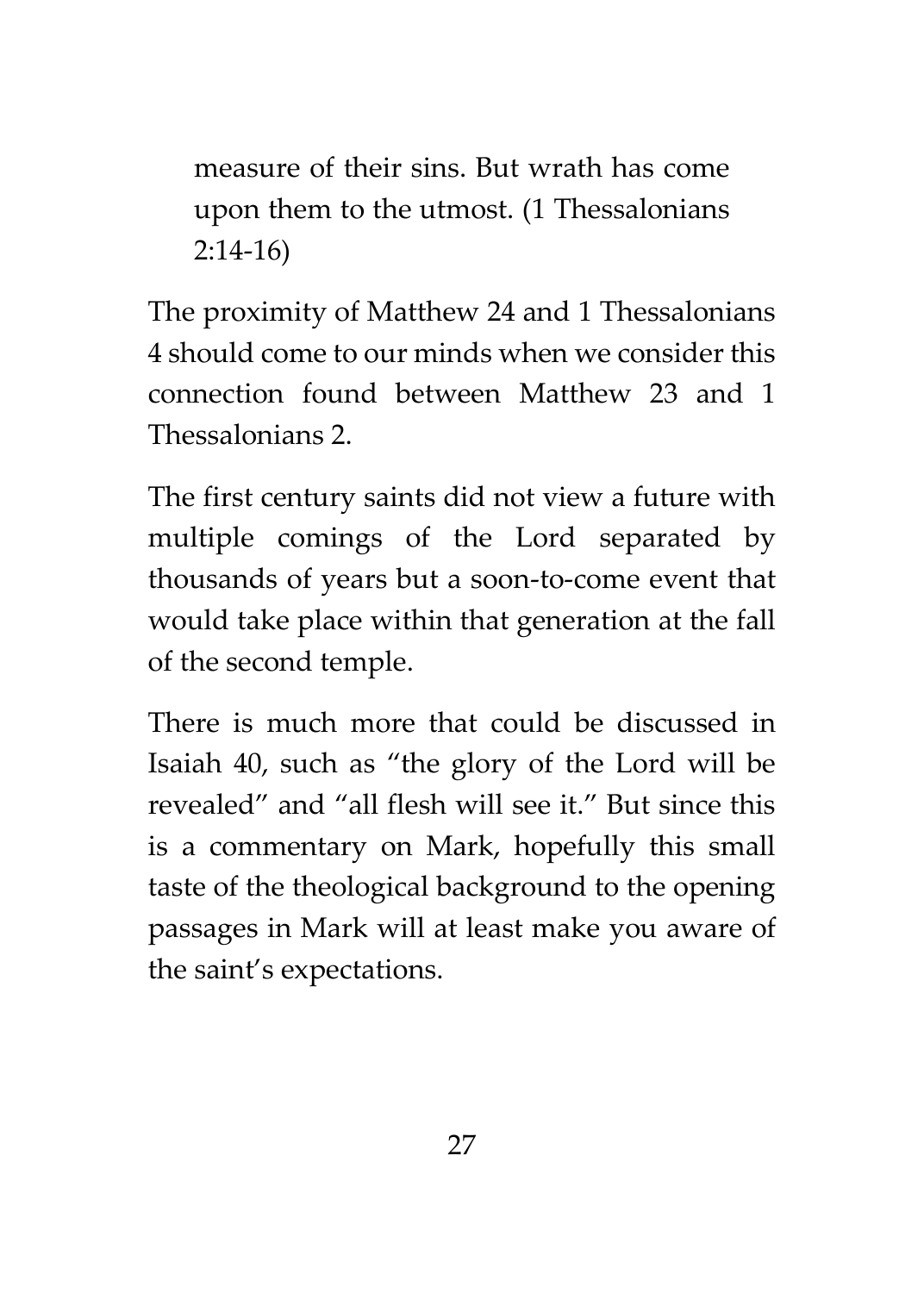#### Mark 1:4

### **"John the Baptist appeared in the wilderness…"**

In Acts 7:30, Stephen recalls how a messenger (*angelos*) appeared in the wilderness to Moses to call him to lead an Exodus from Egypt. Now, in Mark 1:4, a messenger (*angelos*) appears calling for a new type of Exodus.

The journey from Egypt to the wilderness to the Promised Land is a wonderful metaphor for what the church would have to endure and for what we all endure when we are called to leave something behind and march forward.

In the first century, the saints were called to leave behind everything they knew. They had to give up all of their attachment to "this age" in order to prepare themselves for "the age to come." Jesus called this a new birth in John 3:3.

Paul, as the chief of all sinners, was called to be an example to all would-be believers (1 Timothy 1:15- 16). His personal journey is representative of the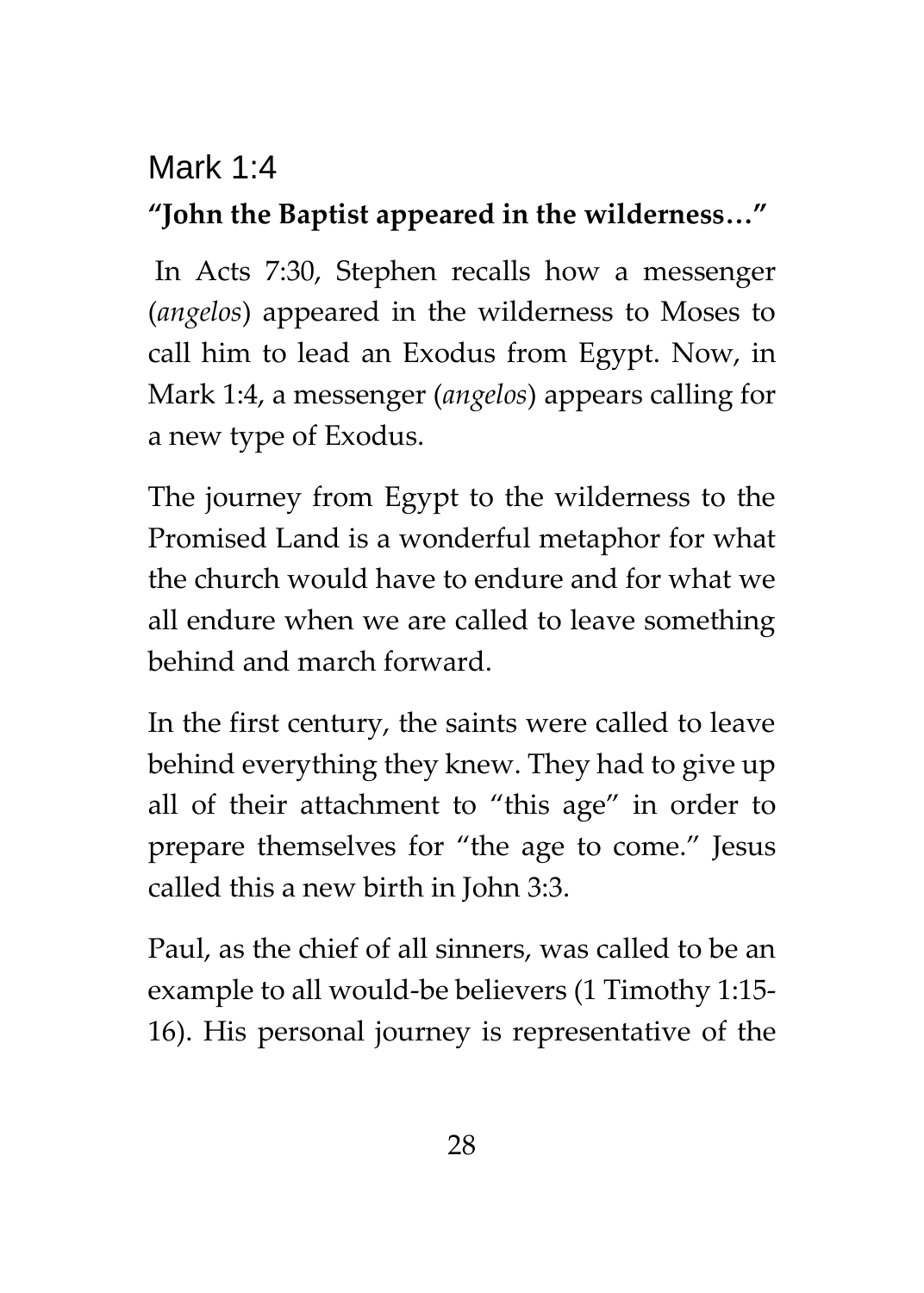church's exodus in the first century (Romans 7:14- 25).

In describing his own transformation, he said,

But whatever things were gain to me, those things I have counted as loss for the sake of Christ. 8 More than that, I count all things to be loss in view of the surpassing value of knowing Christ Jesus my Lord, for whom I have suffered the loss of all things, and count them but rubbish so that I may gain Christ, 9 and may be found in Him, not having a righteousness of my own derived from the Law, but that which is through faith in Christ, the righteousness which comes from God on the basis of faith, 10 that I may know Him and the power of His resurrection and the fellowship of His sufferings, being conformed to His death; 11 in order that I may attain to the resurrection from the dead. **(**Philippians 3:7-11)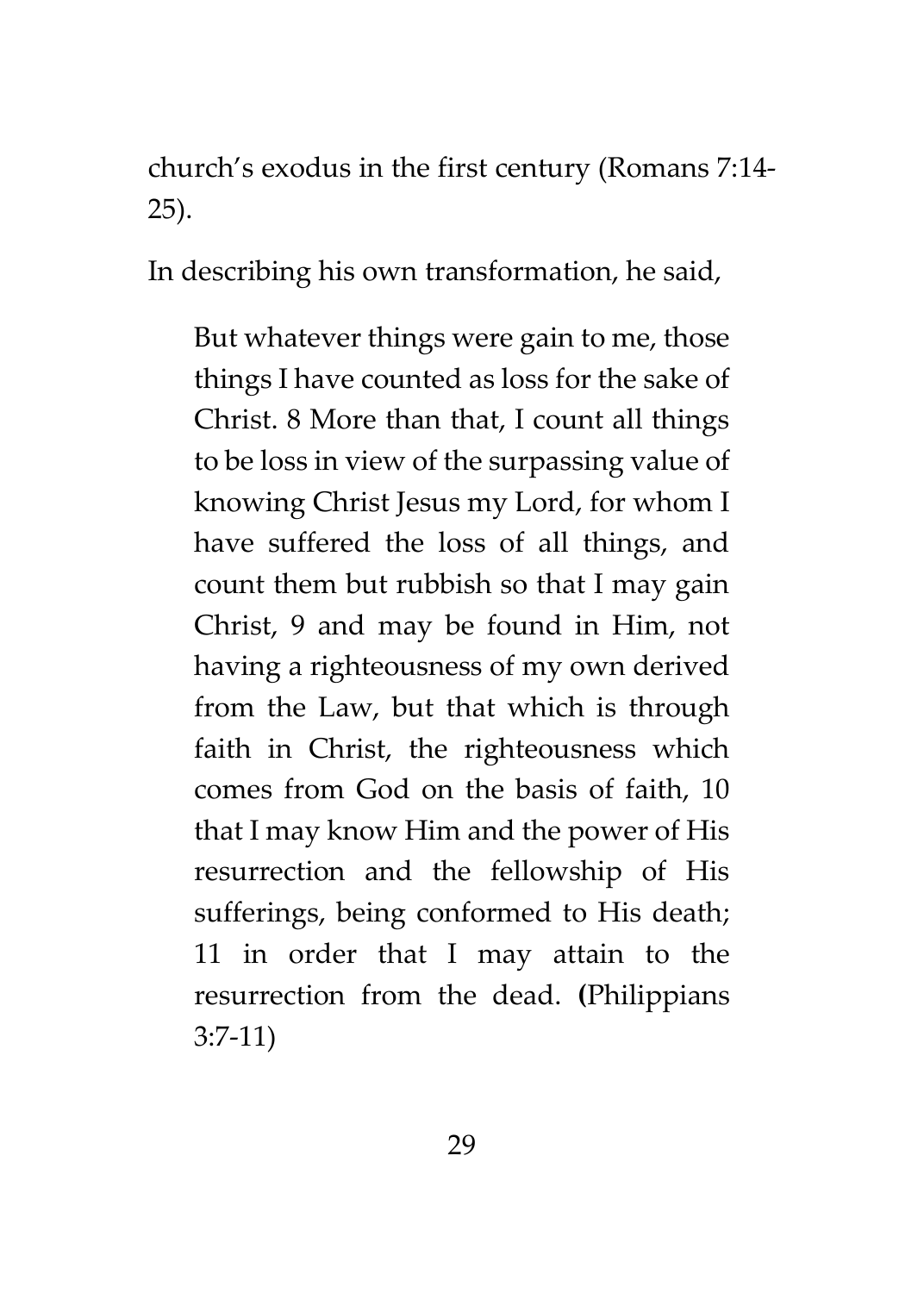For Paul, giving up that which was for gain for him was a great loss, and he described the experience as suffering with Christ. Resurrection, for Paul, wasn't about being physically raised at the end of time but joining Christ in dying to "this age" so that he could enjoy all the blessings of "the age to come."

At his conversion, he followed the call of God into the wilderness, and, after much wandering and pain, attained to the resurrection.

We follow a similar journey: we live in Egypt, we hear God's call, we wander in the wilderness, and then, after crucifying ourselves to the world, we are resurrected with Christ.

## **"…preaching a baptism of repentance for the forgiveness of sins."**

Baptism, here, is baptism in water as seen in the account of Jesus's baptism as well as in John's own personal testimony in verse 8.

John's baptism was a baptism of *metanoias eis aphesin hamartiōn*. That is, a baptism of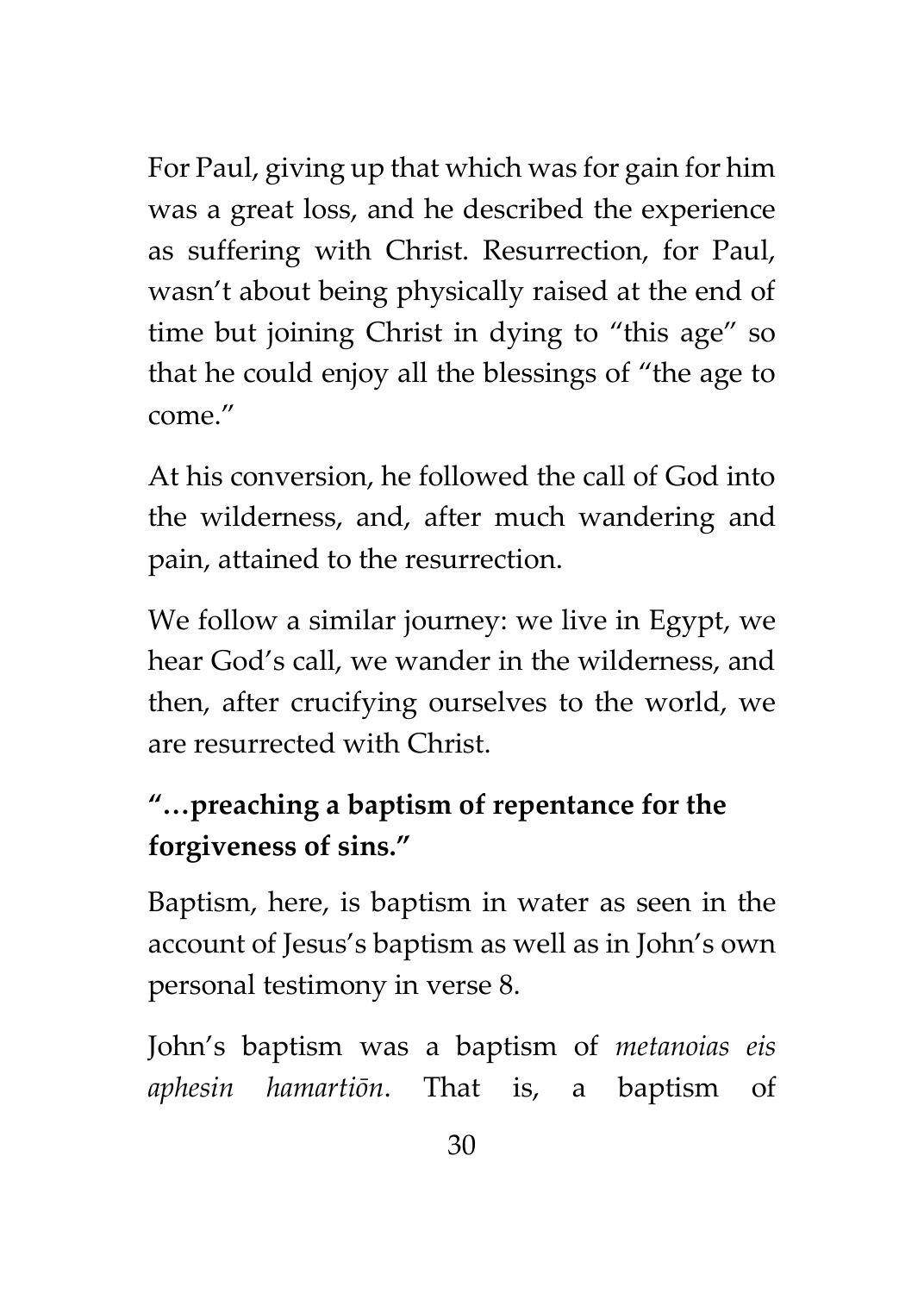*reconsideration for the forgiveness of sins*. This call to reconsideration involved a transformation of Israel's view of the kingdom, worship, and the eschatological promises. It was a call to separate themselves from the violent mindset of Rome and ready themselves to receive the teaching and kingdom of the Messiah.

Now, the purpose of John's water baptism was to bring about the forgiveness of sins. This is the exact expression in the Greek used to describe the blood of Jesus: "for this is My blood of the covenant, which is poured out for many *eis aphesin hamartiōn*" (Matthew 26:28). The article, though present in the English text of Mark, is not found in either Greek text.

To add to this observation, notice Peter's words in Acts 2:38: "Peter said to them, '*Metanoēsate*, and each of you be baptized in the name of Jesus Christ *eis aphesin ⸀tōn hamartiōn ⸀hymōn*; and you will receive the gift of the Holy Spirit.'"

So, Peter commands his audience to undergo a baptism of repentance for the forgiveness of sins –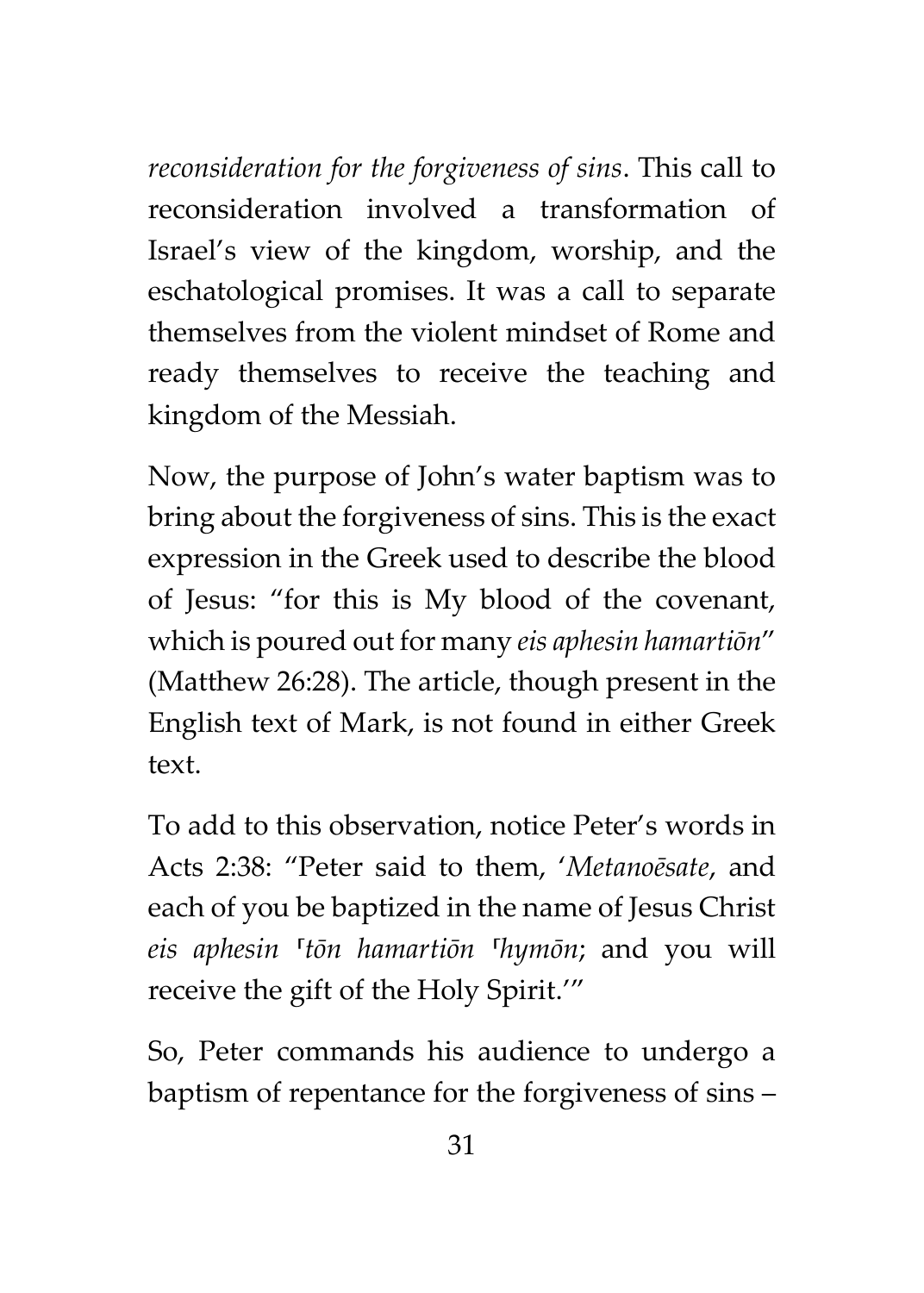the same thing said of baptism of Mark 1:4. Now, this will come as a shock to some, so allow me to provide additional evidence: in Luke 16:16, Jesus says,

The Law and the Prophets were proclaimed until John; since that time **the gospel of the kingdom** of God has been preached, and everyone is forcing his way into it.

The "gospel of the kingdom" had been preached since John, according to Jesus. This is the same gospel that Jesus Himself proclaimed in Matthew 4:23:

Jesus was going throughout all Galilee, teaching in their synagogues and proclaiming **the gospel of the kingdom**, and healing every kind of disease and every kind of sickness among the people.

How does one respond to the gospel of the kingdom? Through repentance and baptism in water: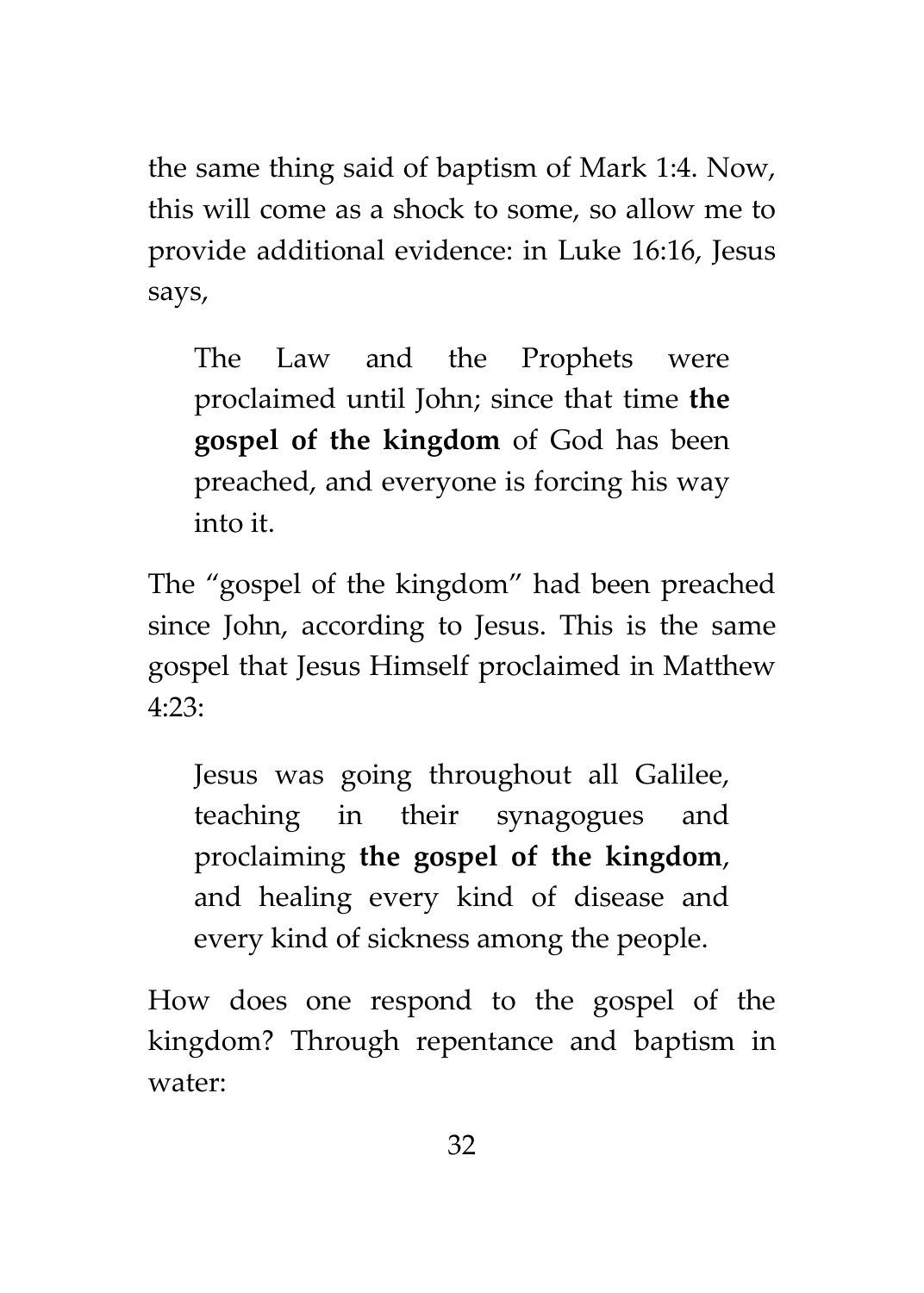John also was baptizing in Aenon near Salim, because **there was much water there**; and people were coming and were being baptized. (John 3:23)

Therefore when the Lord knew that the Pharisees had heard that **Jesus was making and baptizing more disciples than John** 2 (although Jesus Himself was not baptizing, but His disciples were), 3 He left Judea and went away again into Galilee. (John 4:1-3)

As for why Jesus didn't participate in baptizing people Himself, I imagine it's for a similar reason to Paul in 1 Corinthians 1. He did not want individuals to claim superiority to others because of their baptizer:

I thank God that I baptized none of you except Crispus and Gaius, 15 so that no one would say you were baptized in my name. (1 Corinthians 1:14-15).

They were all "baptized by the authority of Christ" regardless of who was doing the baptism, but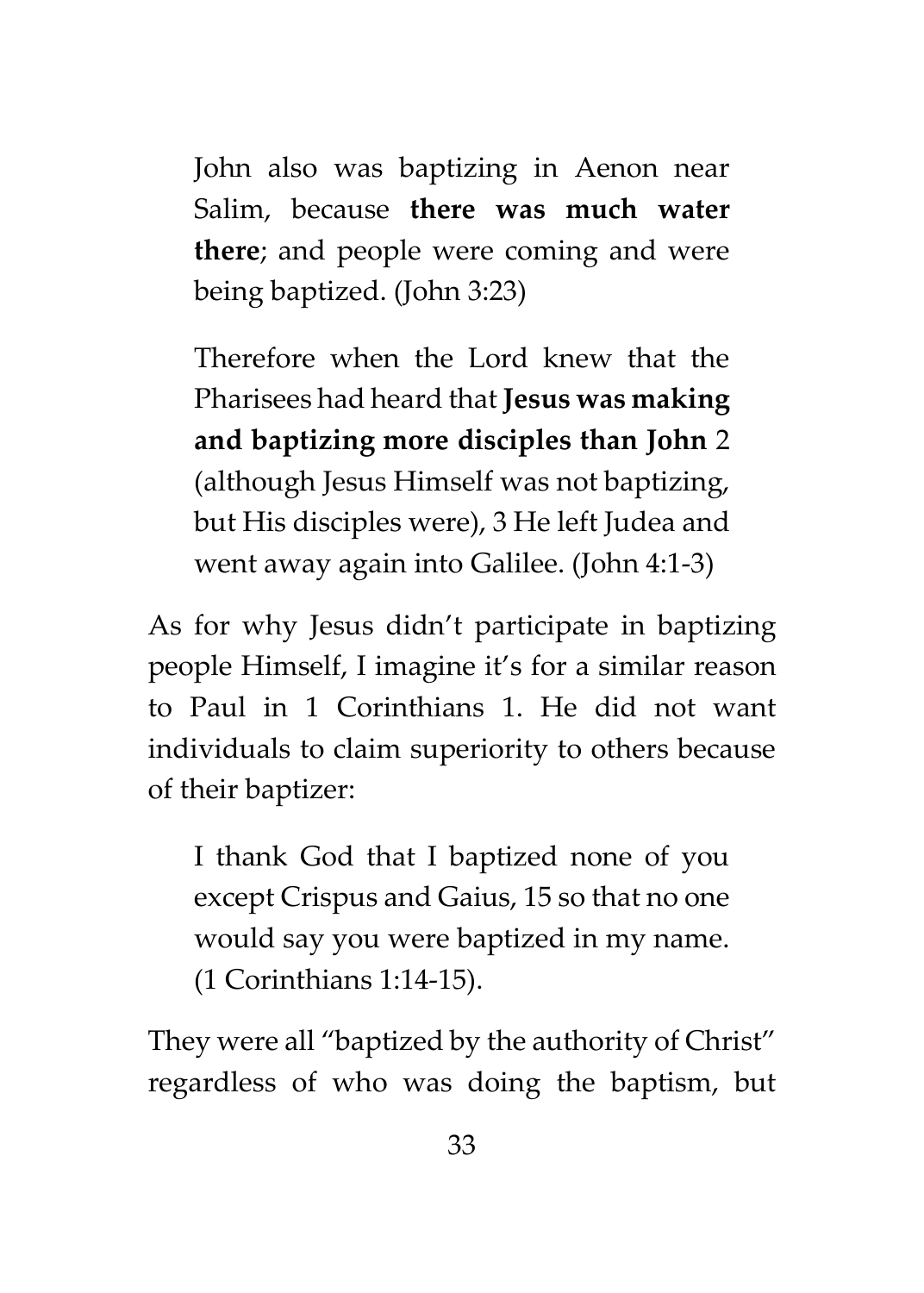some may claim special privilege if they had been baptized by Jesus Himself. It's also possible that the church would have placed special emphasis on someone like that in ways that have been done to other saints.

Now, Peter's sermon in Acts 2:38 and John's baptism in Mark 1:4 is connected by the expression "gospel of the kingdom" because of what Jesus said in Matthew 24:14:

This gospel of the kingdom shall be preached in the whole world as a testimony to all the nations, and then the end will come.

Which means that when Peter stood up on Acts 2:38, he was operating not only on the great commission but upon Jesus's words in Matthew 24:14, so he preached a baptism of repentance for the remission of sins like John. There is no grammatical or contextual reason up to this point in the narrative to reject this conclusion as far as I can tell.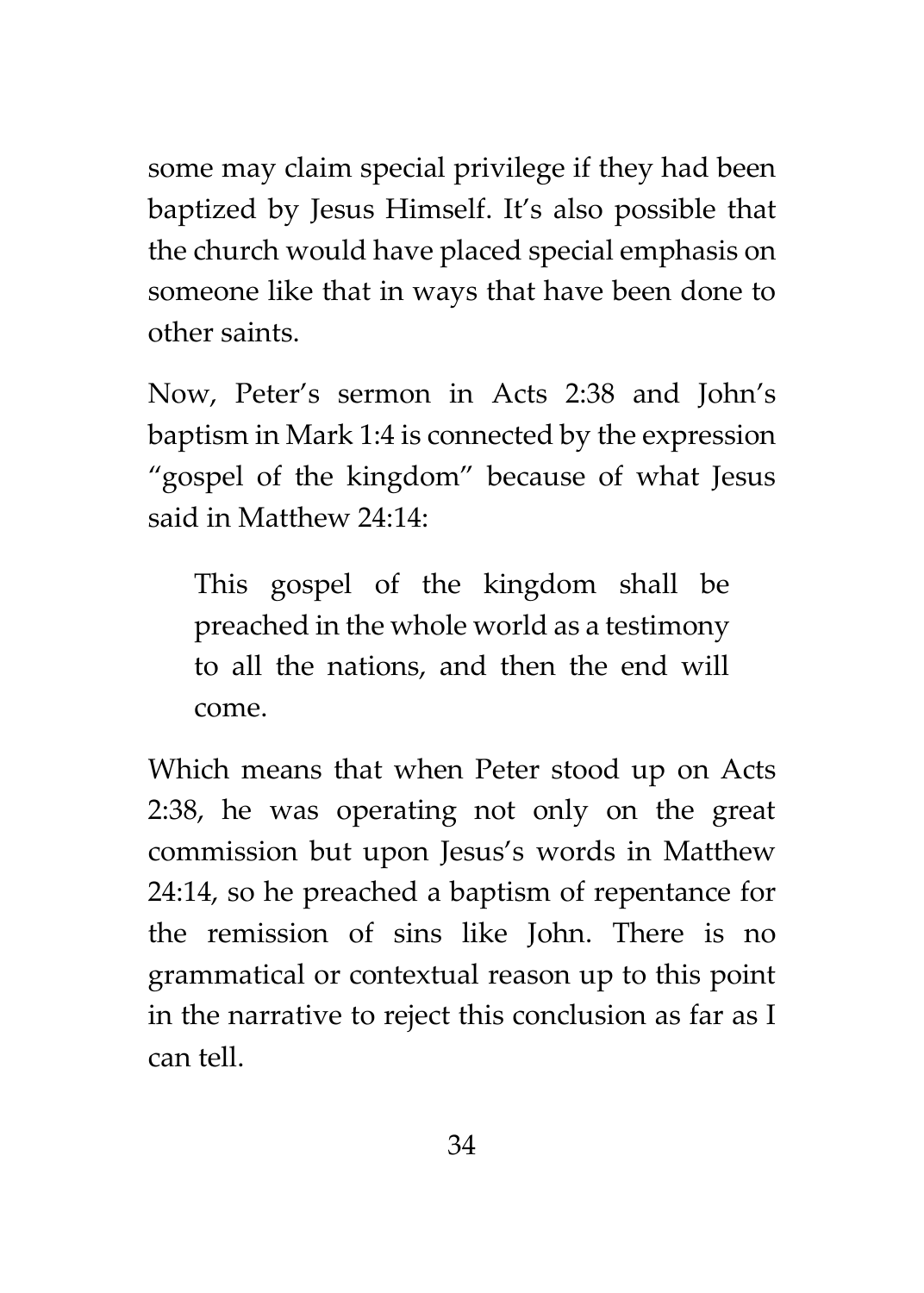Now, there is the teaching of Apollos and the belief of the Ephesians which deserves our attention:

Now a Jew named Apollos, an Alexandrian by birth, an eloquent man, came to Ephesus; and he was mighty in the Scriptures. 25 This man had been instructed in the way of the Lord; and being fervent in spirit, he was speaking and teaching accurately the things concerning Jesus, being acquainted only with the baptism of John; 26 and he began to speak out boldly in the synagogue. But when Priscilla and Aquila heard him, they took him aside and explained to him the way of God more accurately. (Acts 18:25)

This text does not indicate that Apollos himself was rebaptized. I believe this is because he was baptized prior to the ministry of Jesus. Though both baptisms were done in the same manner, under the same program (gospel of the kingdom), and for the same purpose (for the forgiveness of sins), there is a difference as we are about to see.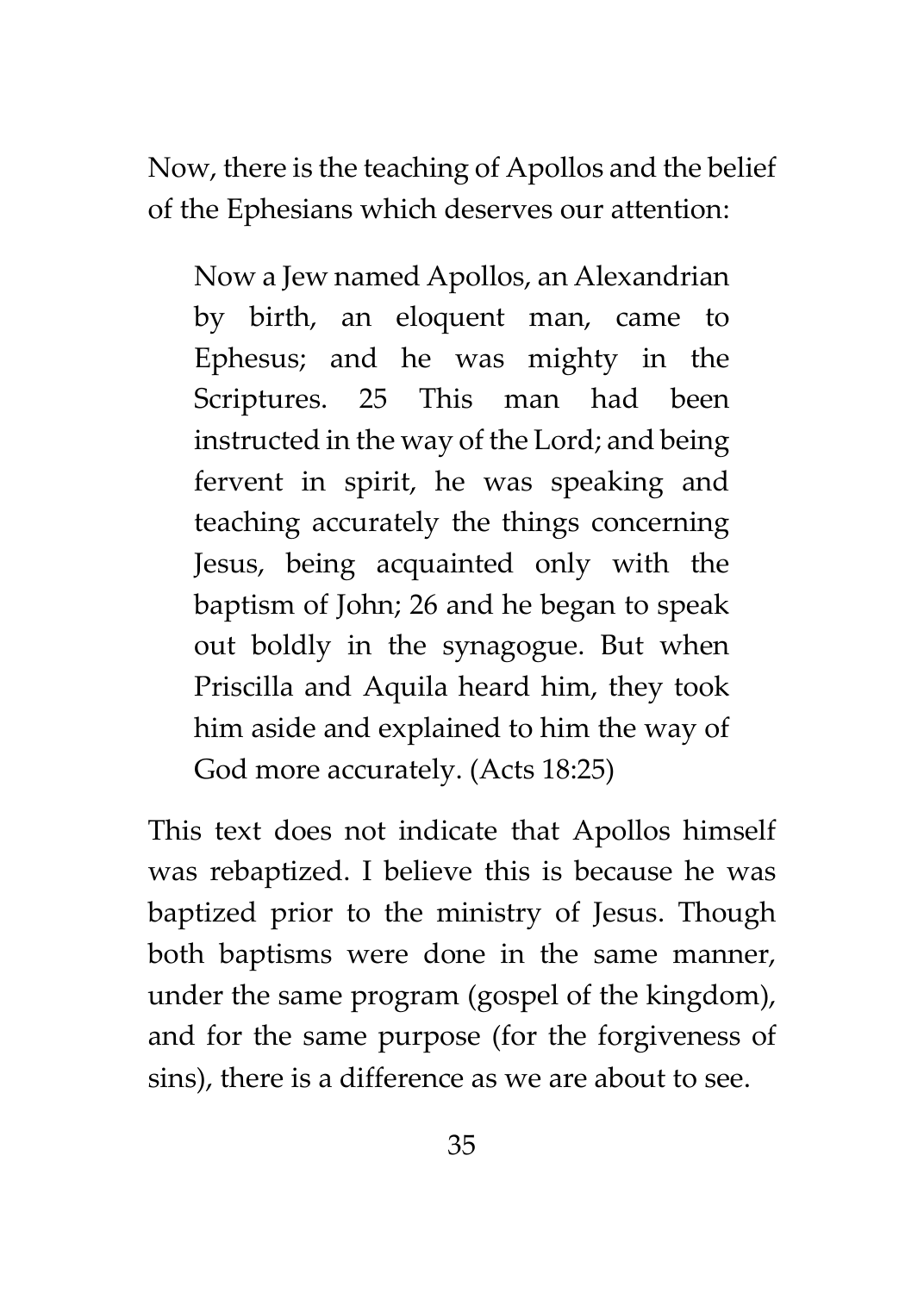It happened that while Apollos was at Corinth, Paul passed through the upper country and came to Ephesus, and found some disciples. 2 He said to them, "Did you receive the Holy Spirit when you believed?" And they said to him, "No, we have not even heard whether there is a Holy Spirit." 3 And he said, "Into what then were you baptized?" And they said, "Into John's baptism." 4 Paul said, "John baptized with the baptism of repentance, telling the people to believe in Him who was coming after him, that is, in Jesus." 5 When they heard this, they were baptized in the name of the Lord Jesus. 6 And when Paul had laid his hands upon them, the Holy Spirit came on them, and they began speaking with tongues and prophesying. (Acts 19:1-6)

The distinction between the two baptisms, then, is as follows: one was to prepare the people for the Christ while the other was done in response to faith in Christ. This second baptism is also